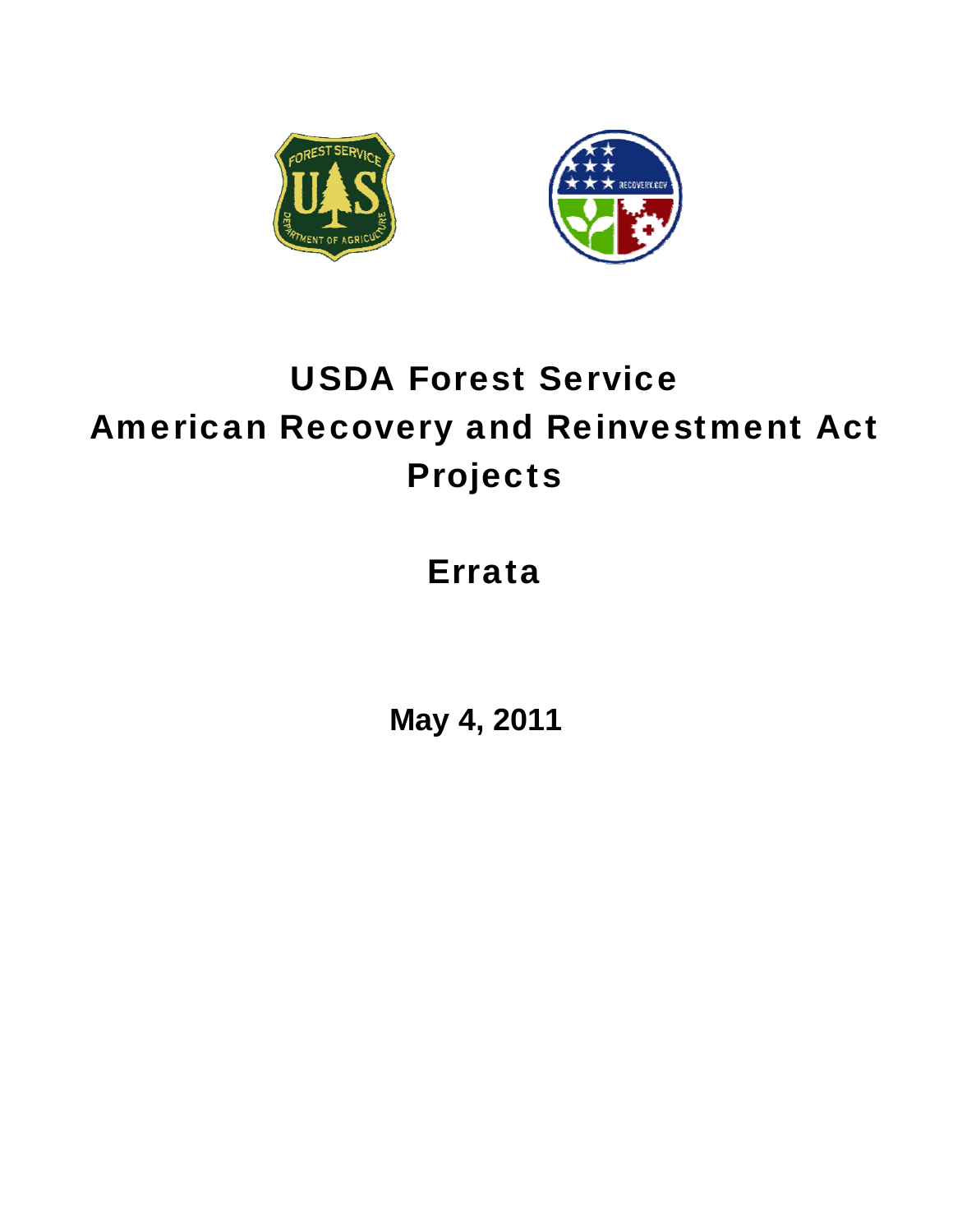# **Contents**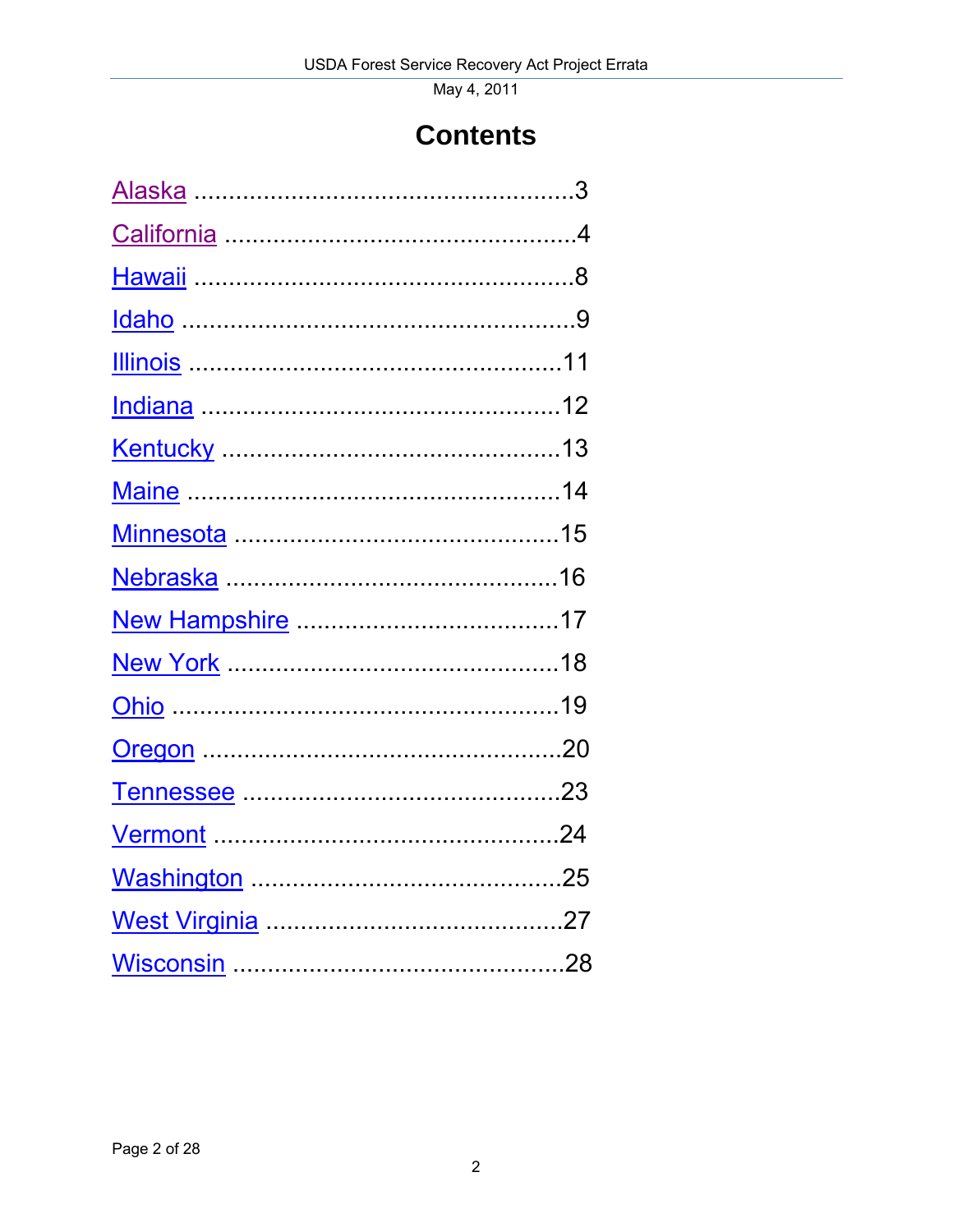# **Alaska**

# <span id="page-2-0"></span>**Western States – Forests Adapting To and Mitigating Climate Change Effects**

To help urban forests adapt and be resilient to a changing climate, we need to know their current health. Having a baseline of urban forest conditions will also provide early warning for insect and disease problems. This project uses the model of Forest Service Research's Forest Inventory and Analysis program to gather data on the condition of forests in populated areas in five western states.

Results from this project will be used to evaluate questions about the potential reduction of energy use due to trees cooling the urban environment, the contribution of urban trees to carbon sequestration, water management within urban areas, and quality of life for urban residents.

### **Corrected Narrative**

To help urban forests adapt and be resilient to a changing climate, we need to know their current health. In this project, baseline data on the condition of forests in populated areas are being gathered in five western states. Results from this project will be used to evaluate questions about the potential reduction of energy use due to trees cooling the urban environment, the contribution of urban trees to carbon sequestration, water management within urban areas, and quality of life for urban residents. Work will continue through 2013, with a large amount of data gathering planned for 2011.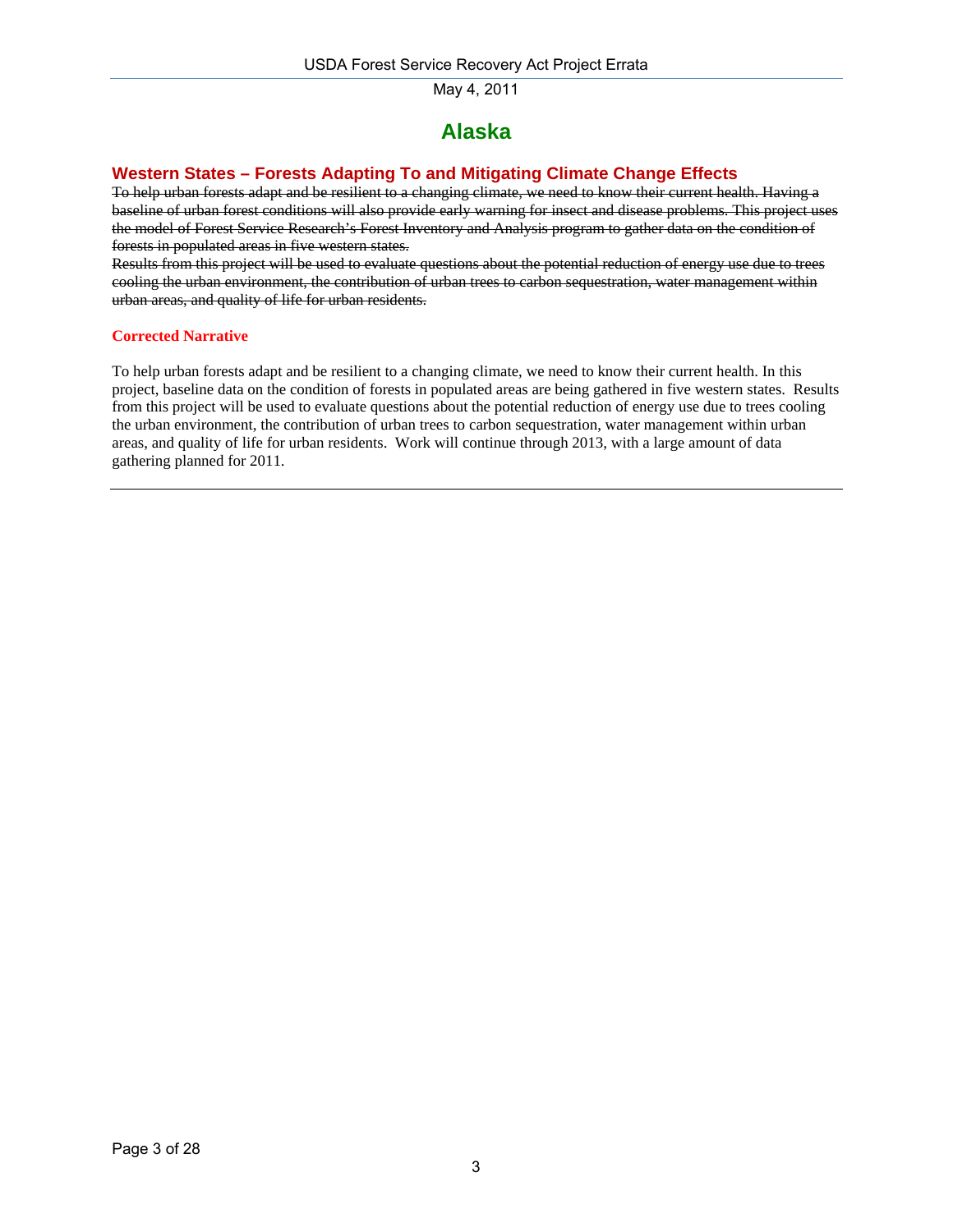# **California**

### <span id="page-3-0"></span>**Facility Maintenance/Renovation**

**Counties:** Los Angeles, Monterey, Plumas, Shasta, Siskiyou, Tehama and Ventura

### **Corrected Narrative**

**Counties:** Los Angeles, Monterey, Plumas, Shasta, Siskiyou and Ventura

### **Recreation Site Reconstruction**

**Counties:** Butte, El Dorado, Kern, Lake, Los Angeles, Modoc, Mono, Nevada, Plumas, Riverside, San Bernardino, Shasta, Sierra, Siskiyou, Tuolumne, Ventura and Yuba **Corrected Narrative**

**Counties:** Butte, El Dorado, Kern, Lake, Los Angeles, Modoc, Mono, Nevada, Plumas, San Bernardino, Siskiyou and Tuolumne

### **Region-wide Reduction of Hazardous Fuels for Woody Biomass**

**Counties:** El Dorado, Modoc, Placer, Plumas and Sierra

**Corrected Narrative**

**Counties:** Lassen, Modoc, Placer, Plumas and Sierra

### **Region-wide Fuels Reduction Project**

**Counties:** Shasta, Siskiyou, Trinity, Tulare and Tuolumne

#### **Corrected Narrative**

**Counties:** Shasta, Siskiyou, Trinity and Tuolumne This project involves hazardous fuel reduction work on the Shasta-Trinity and Stanislaus

# **Invasive Plant Distressed County**

**Counties:** Humboldt and Los Angeles

**Corrected Narrative** 

**Counties:** Humboldt, Siskiyou and Los Angeles

# **Thinning and Woody Biomass Phase 1**

**Counties:** Los Angeles, Modoc, Placer and Tuolumne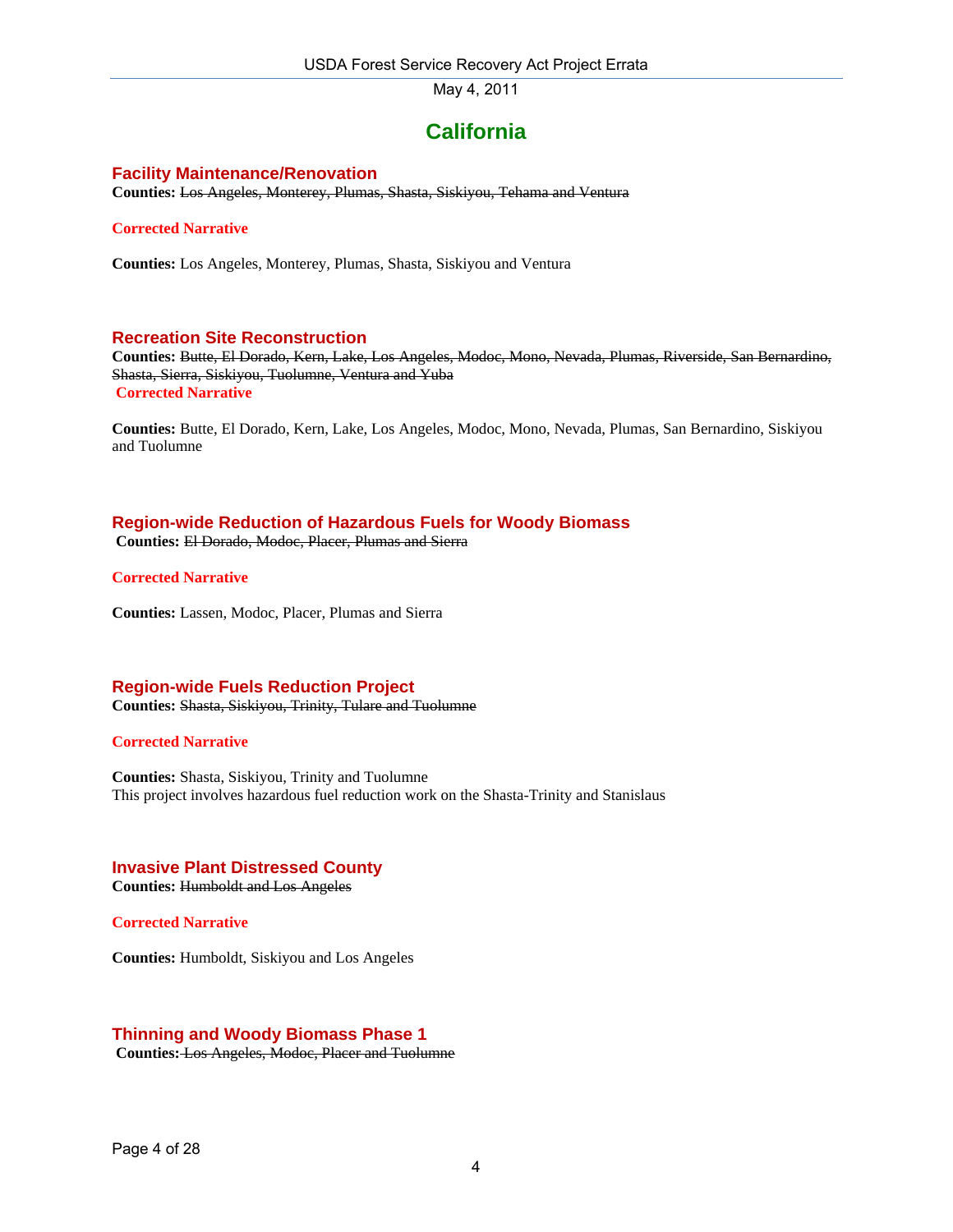#### **Corrected Narrative**

**Counties:** Lake, Fresno, Mariposa, Modoc, Placer and Tuolumne

### **Insect and Disease Mitigation for Sugar Pines**

**Counties:** Alpine, Sierra and Tulare

#### **Corrected Narrative**

Counties: Sierra and Tulare

### **Western States – Forests Adapting To and Mitigating Climate Change Effects**

To help urban forests adapt and be resilient to a changing climate, we need to know their current health. Having a baseline of urban forest conditions will also provide early warning for insect and disease problems. This project uses the model of Forest Service Research's Forest Inventory and Analysis program to gather data on the condition of forests in populated areas in five western states.

Results from this project will be used to evaluate questions about the potential reduction of energy use due to trees cooling the urban environment, the contribution of urban trees to carbon sequestration, water management within urban areas, and quality of life for urban residents.

#### **Corrected Narrative**

To help urban forests adapt and be resilient to a changing climate, we need to know their current health. In this project, baseline data on the condition of forests in populated areas are being gathered in five western states. Results from this project will be used to evaluate questions about the potential reduction of energy use due to trees cooling the urban environment, the contribution of urban trees to carbon sequestration, water management within urban areas, and quality of life for urban residents. Work will continue through 2013, with a large amount of data gathering planned for 2011.

### **Research on Restoring Critical Habitat for Listed Pacific Salmon**

#### **States: California and Oregon**

#### **Counties:** California: Siskiyou. Oregon: Benton

Fisheries are critical economically, culturally, and ecologically to the Pacific Coast states. The Pacific Northwest Research Station has studied fish habitat for four decades. It recently initiated work to help public utility districts, land managers, planners, regulators, and others at federal, state and county levels make decisions on restoring salmon and trout habitat, anticipate climate change impacts, and provide clean water. This project will use partnerships among premier scientists and natural resource professionals in the Forest Service, University of Washington, Oregon State University, National Forests, Bureau of Land Management, and others. The scientific expertise and existing productive partnerships will provide successful completion of this project. Project components include: assessment of watersheds in southeast Alaska and interior Columbia basin vulnerable to climate change; identifying key places for habitat restoration; understanding climate change and fire effects on watershed and fish habitat; mapping fish habitat in southwest Oregon and northwest California for Siskiyou National Forest forest planning and riparian management, and developing a stream chemistry tool for establishing water quality regulations for timber harvest.

#### **Corrected Narrative**

**States:** California, Oregon, and Washington **Counties:** California: Siskiyou. Oregon: Benton. Washington: Chelan

Page 5 of 28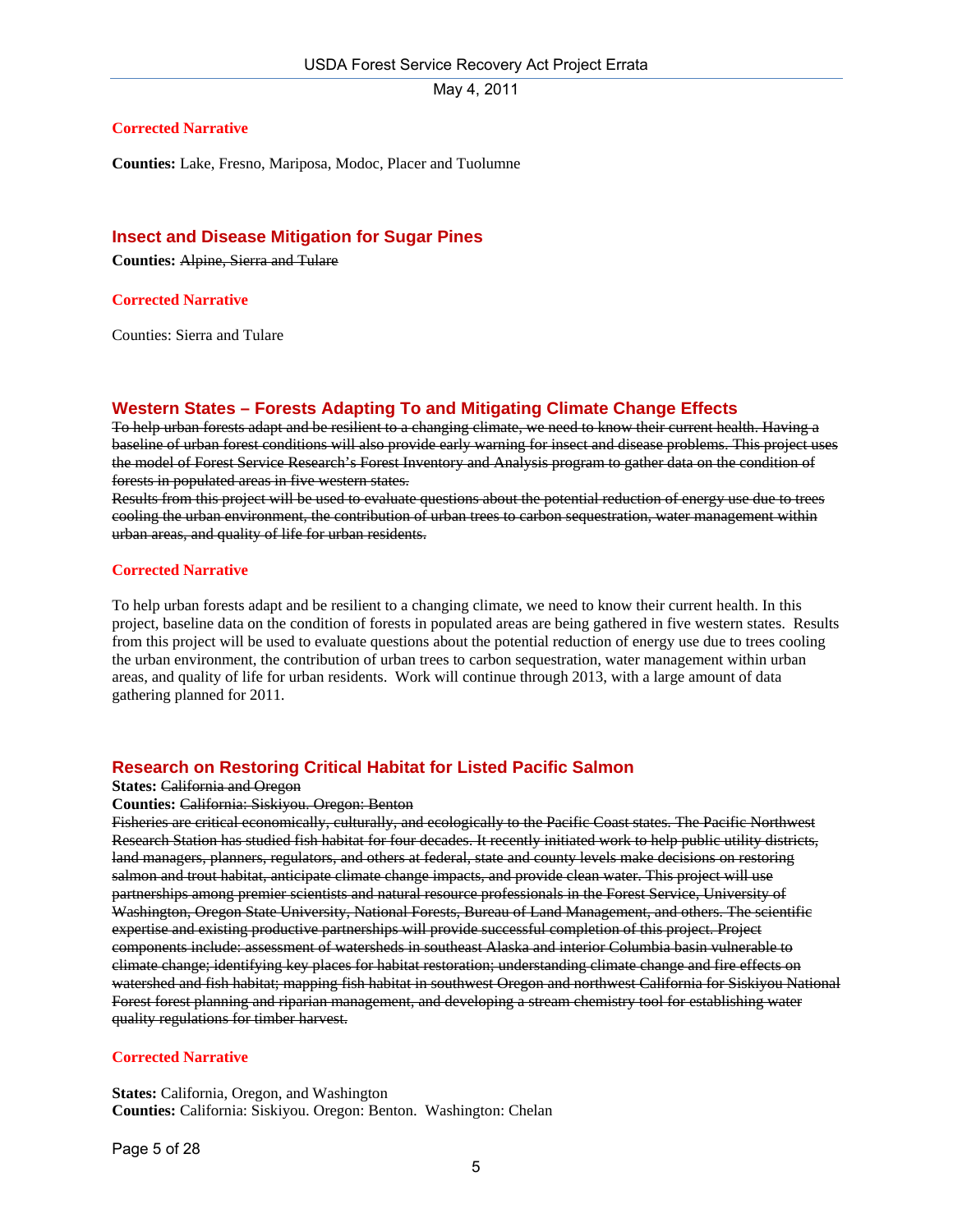Partnerships among premier scientists and natural resource professionals from a variety of agencies and universities are being used in this project to address issues critical to the management of Pacific salmonids and their habitats. Project components include: assessment of watersheds in southeast Alaska and the interior Columbia basin that are vulnerable to climate change; identifying key places for habitat restoration; understanding climate change and fire effects on watershed and fish habitat; mapping fish habitat in southwest Oregon and northwest California, and developing a stream chemistry tool for establishing water quality regulations for timber harvest. This project will continue through 2012.

### **NFs throughout California - Decommissioning Roads (Reducing Deferred Maintenance, Increasing Water Quality)**

**Counties:** Amador, Lake, San Bernardino and Siskiyou

### **Corrected Narrative**

**Counties:** Amador, San Bernardino and Siskiyou

### **Facilities Decommissioning/Maintenance**

**Counties:** Butte, Del Norte, Fresno, Glenn, Los Angeles, Mariposa, Monterey, Plumas, San Bernardino, San Diego, Santa Barbara, Tuolumne, Ventura and Yuba

### **Corrected Narrative**

**Counties:** Butte, Del Norte, Fresno, Glenn, Los Angeles, Monterey, Plumas, San Bernardino, San Diego, Santa Barbara, Tuolumne, Ventura and Yuba

### **National Forests in California Storm Proofing / Reconstruction Roads**

**Counties:** El Dorado, Los Angeles, Madera, Modoc, Plumas, San Bernardino, Sierra, Siskiyou, Tehama, Trinity and **Tuolumne** 

#### **Corrected Narrative**

**Counties:** El Dorado, Los Angeles, Madera, Modoc, Plumas, San Bernardino, Sierra, Siskiyou, Stanislaus, Tehama, Trinity and Tuolumne, Yuba

#### **Non-Motor/Non-Wilderness Trails**

**Counties:** California: Butte, Calaveras, Del Norte, El Dorado, Humboldt, Kern, Lassen, Mono, Plumas, Sierra, Siskiyou, Trinity, Tuolumne and Yuba. Nevada: Douglas

This project involves trail repair and reconstruction of heavily used, non-motorized trails on National Forests throughout California. Trails provide a gateway for Americans, both young and old, to experience the outdoors and connect with nature through their National Forests. Trails in poor condition can erode to the point of being impassible, causing sedimentation in nearby streams and preventing access to public lands. Much needed trail repair work will be completed through this project by a variety of local partners, including young adults involved with the network of Conservation Corps throughout California. These young adults will be involved in labor intensive trail work while developing vital trade skills and a land conservation ethic. The project includes making select trails accessible to people with disabilities. It also involves work on the popular Pacific Crest National Recreation Trail.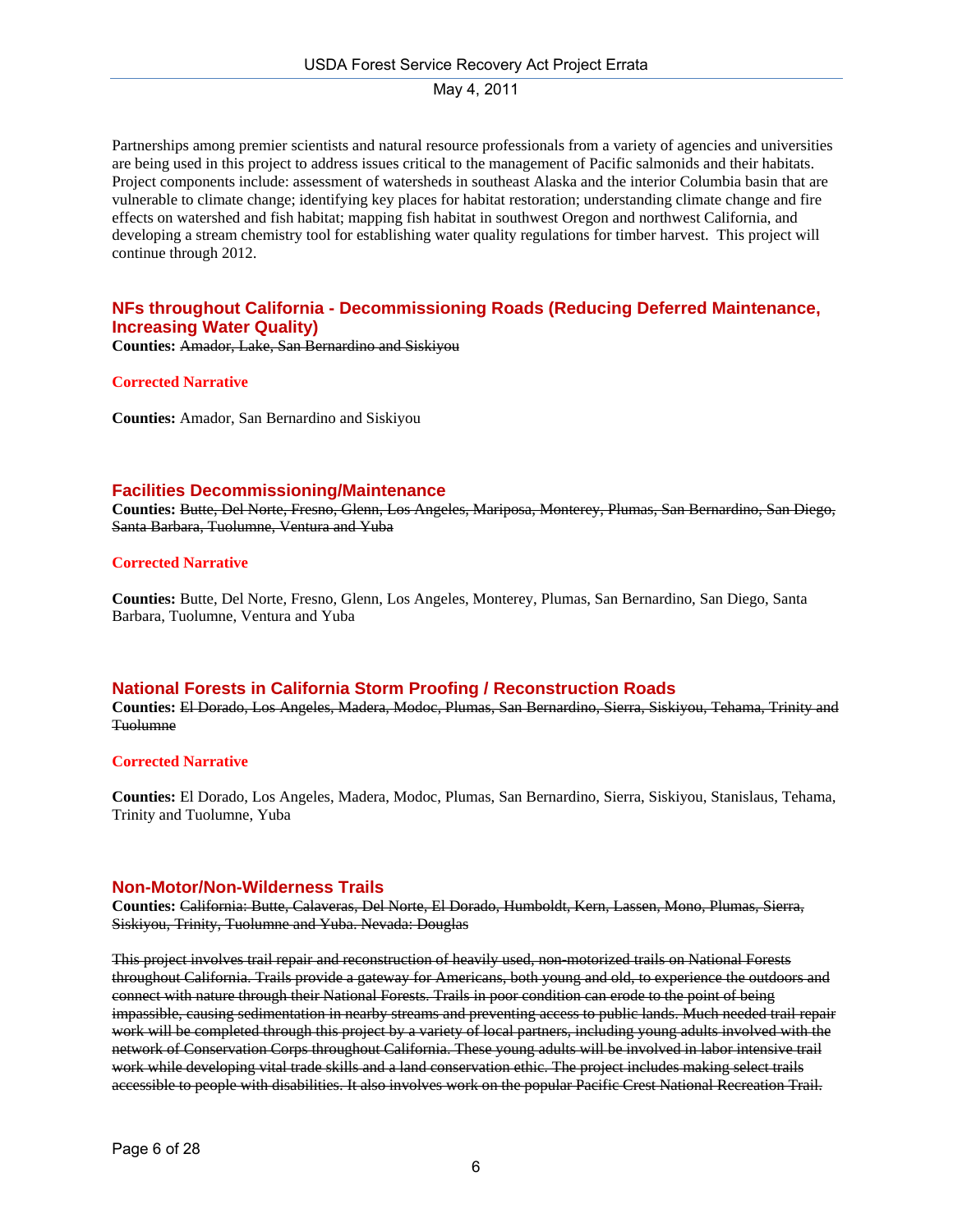<span id="page-6-0"></span>The public will benefit from improved trail access and the health benefits associated with hiking and connecting to the outdoors.

### **Corrected Narrative**

**Counties:** California: Butte, Calaveras, Del Norte, El Dorado, Fresno, Humboldt, Kern, Lassen, Mono, Plumas, Sierra, Siskiyou, Trinity, Tuolumne and Yuba. Nevada: Douglas

This project involves trail repair and reconstruction of heavily used, non-motorized trails on National Forests throughout California. Trails provide a gateway for Americans, both young and old, to experience the outdoors and connect with nature through their National Forests. Trails in poor condition can erode to the point of being impassible, causing sedimentation in nearby streams and preventing access to public lands. Much needed trail repair work will be completed through this project by a variety of local partners, including young adults involved with the network of Conservation Corps throughout California. These young adults will be involved in labor intensive trail work while developing vital trade skills and a land conservation ethic. The project includes making select trails accessible to people with disabilities. It also involves work on the popular Pacific Crest National Recreation Trail. The public will benefit from improved trail access and the health benefits associated with hiking and connecting to the outdoors.

### **National Forests in California - Bridge Maintenance / Deficient Bridges**

**Counties:** Butte, El Dorado, Fresno, Los Angeles, Plumas, Tulare, Tuolumne and Yuba

### **Corrected Narrative**

**Counties:** Butte, El Dorado, Fresno, Los Angeles, Plumas, Tuolumne and Yuba

### **National Forests in California – Paving / Chipseal / Aggregate Surfacing**

**Counties:** Alpine, El Dorado, Fresno, Humboldt, Inyo, Kern, Lassen, Madera, Modoc, Mono, Monterey, Placer, Plumas, San Bernardino, San Luis Obispo, Santa Barbara, Shasta, Siskiyou, Tehama and Trinity

This project involves repairs to heavily used, deteriorated roads on National Forest lands across California. This project includes asphalt repair and placement on roads and parking lots accessing visitor centers, popular recreation facilities, and a snowmobile park. Some work will be accomplished in partnership with the National Park Service and local county governments. Erosion and sedimentation into streams and rivers adjacent to the project sites will be reduced as a result of these road surface repairs. Other project benefits include improving public safety, enhancing water quality, protecting threatened, endangered and sensitive species habitat adjacent to the project sites, enhancing emergency vehicle access and eliminating a large backlog of much needed road maintenance.

### **Corrected Narrative**

**Counties:** El Dorado, Fresno, Humboldt, Inyo, Kern, Lassen, Madera, Modoc, Mono, Monterey, Placer, Plumas, San Bernardino, San Luis Obispo, Santa Barbara, Shasta, Siskiyou, Tehama and Trinity

This project involves repairs to heavily used, deteriorated roads on National Forest lands across California. This project includes asphalt repair and placement on roads and parking lots accessing visitor centers, popular recreation facilities, and a snowmobile park. Some work will be accomplished in partnership with the National Park Service and local county governments. Erosion and sedimentation into streams and rivers adjacent to the project sites will be reduced as a result of these road surface repairs. Other project benefits include improving public safety, enhancing water quality, protecting threatened, endangered and sensitive species habitat adjacent to the project sites.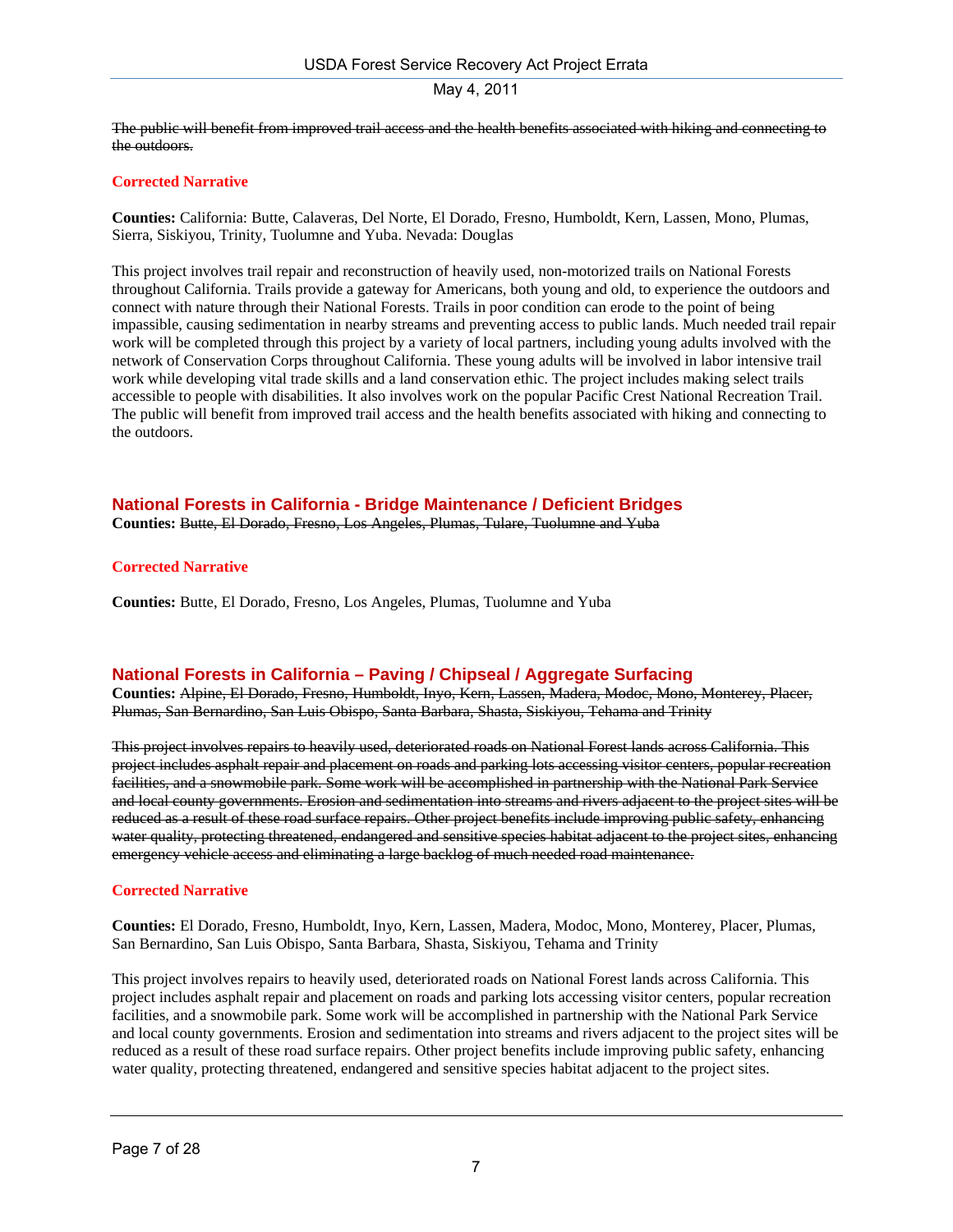# **Hawaii**

## **Western States – Forests Adapting To and Mitigating Climate Change Effects**

To help urban forests adapt and be resilient to a changing climate, we need to know their current health. Having a baseline of urban forest conditions will also provide early warning for insect and disease problems. This project uses the model of Forest Service Research's Forest Inventory and Analysis program to gather data on the condition of forests in populated areas in five western states.

Results from this project will be used to evaluate questions about the potential reduction of energy use due to trees cooling the urban environment, the contribution of urban trees to carbon sequestration, water management within urban areas, and quality of life for urban residents.

### **Corrected Narrative**

To help urban forests adapt and be resilient to a changing climate, we need to know their current health. In this project, baseline data on the condition of forests in populated areas are being gathered in five western states. Results from this project will be used to evaluate questions about the potential reduction of energy use due to trees cooling the urban environment, the contribution of urban trees to carbon sequestration, water management within urban areas, and quality of life for urban residents. Work will continue through 2013, with a large amount of data gathering planned for 2011.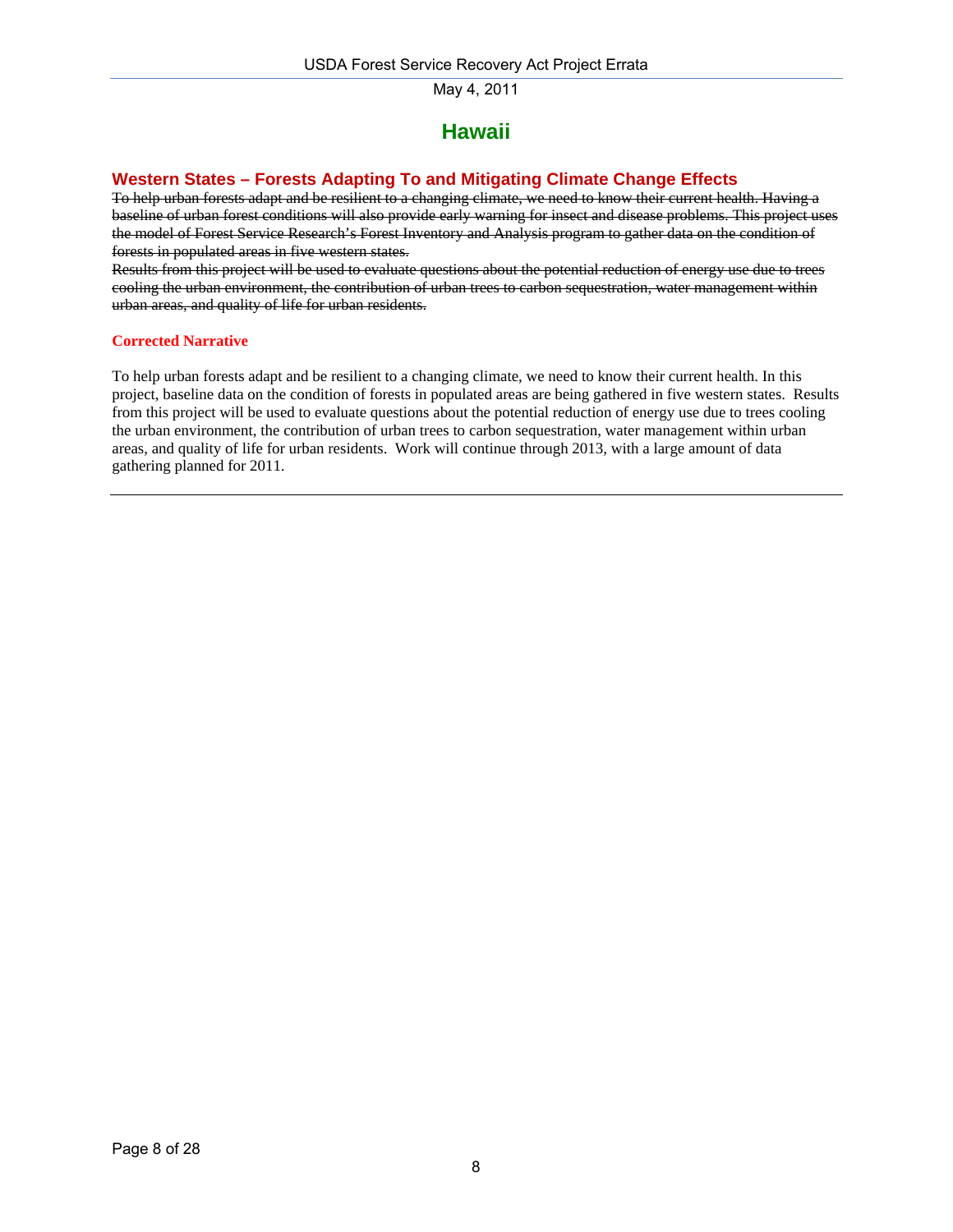# **Idaho**

### <span id="page-8-0"></span>**Payette National Forest - Road and Bridge Maintenance and Improvement**

The South Fork Salmon River road is a very popular road used for various recreation pursuits. This project will improve public safety, reduce sedimentation and protect the investment in the National Forest's roads. This project will maintain 70 miles of paved road and restore three deficient bridges. When complete, people using the road will have safer and better access to campgrounds, trails and wintertime access to backcountry communities.

### **Corrected Narrative**

**Counties:** Adams, Idaho, and Valley

This project will improve public safety, reduce sedimentation and protect the investment in the National Forest's roads by repairing, maintaining and resurfacing 34 miles of paved road and 52 miles of gravel roads, and restoring or replacing three deficient bridges. When complete, people using the roads will have safer and better access to campgrounds, trails and wintertime access to backcountry communities.

### **Boise National Forest Trail Maintenance for Visitor Safety and Resource Protection**

**Estimated Funding:** \$ 750,000 for Capital Improvement and Maintenance

**Partners:** Idaho Department of Parks and Recreation, Northwest Youth Corps, Idaho Backcountry Horsemen, Boise and Squaw Butte Chapters

**County:** Gem

The Boise National Forest is considered "Boise's Backyard." Trail use has increased due to the fast population growth of the surrounding communities in Southwest Idaho. Normal budgets have not been able to keep up with the maintenance associated with the greater number of users, and repairs have been postponed until funding could be made available. Over 100 miles of system trails will receive maintenance with this project. These maintenance activities will improve public safety through improved trails, enhance recreation opportunities, reduce environmental impacts, future maintenance costs, and the backlog of deferred maintenance. Unemployment rates are high in Boise, Gem, Elmore, and Valley counties. It is anticipated that the project will create many seasonal jobs and initiate multiple contracts, agreements, and partnerships across the Boise National Forest. Not only does this project provide jobs across four counties, but it also maintains recreational escapes within a 2-hour drive for the population of Idaho's capital city.

### **Corrected Narrative**

**Estimated Funding:** \$ 707,000 for Capital Improvement and Maintenance

**Partners:** Idaho Department of Labor, Northwest Youth Corps, Montana Conservation Corps, Student Conservation Corps

**Counties:** Elmore, Boise, Gem, Valley

The Boise National Forest is considered "Boise's Backyard." Trail use has increased due to the fast population growth of the surrounding communities in Southwest Idaho. Normal budgets have not been able to keep up with the maintenance associated with the greater number of users, and repairs have been postponed until funding could be made available. Over 100 miles of system trails will receive maintenance with this project. These maintenance activities will improve public safety through improved trails, enhance recreation opportunities, reduce environmental impacts, future maintenance costs, and the backlog of deferred maintenance.

Project accomplishments include replacement of five major trail bridges. Trail maintenance was completed on 100 miles of trail. Trail maintenance activities included cutting and removing downfall logs, brushing, restoring trail tread, cleaning drainage structures, repairing and replacing drainage structures, repairing and replacing trail puncheon, turnpikes, and repairing and replacing trail signs.

The project improved public access to trails, creating recreation opportunities which draw visitors, contributing to the local economies. Employed at-risk youth in local communities and provided exposure to public lands for youth. Contracts created jobs for Idaho's economy and materials used for the project were purchased locally.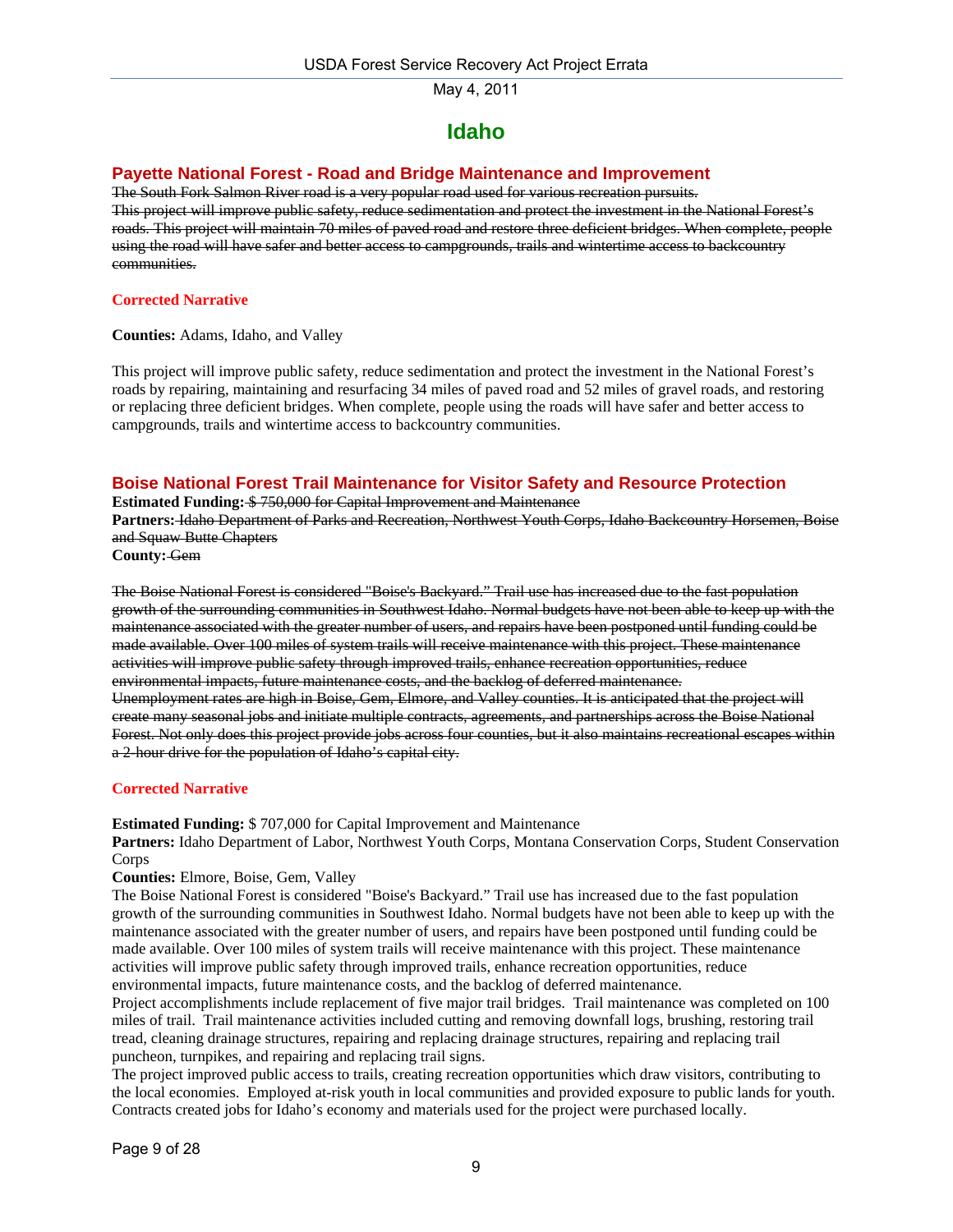# **Boise and Payette National Forests - Stewardship/Biomass Projects**

#### **County:** Adams

Changes in land uses and fire suppression activities on National Forest System lands have altered the frequency of natural wildland fire in forested stands that historically experienced frequent, low intensity wildland fire. The lack of wildland fire has resulted in an uncharacteristic build-up of vegetation and has increased the risk of catastrophic fires that threaten local communities. The Boise/Payette Project is designed to remove hazardous fuel in forested stands adjacent to our local communities which will lessen the risk of catastrophic wildland fires, and improve overall forest health. The project includes commercial and pre-commercial thinning along with associated slash treatments on approximately 4,200 acres on the Boise National Forest (NF) and 3,800 acres on the Payette NF. Once thinning is complete, 34,100 tons of biomass from the Payette NF will be chipped and used to generate renewable energy, while on the Boise NF 3,000 tons of biomass will be made into various wood by-products. Prescribed fire treatments will be used to dispose of the remaining slash.

### **Corrected Narrative**

### **Counties:** Adams, Valley, Boise and Elmore

Changes in land uses and fire suppression activities on National Forest System lands have altered the frequency of natural wildland fire in forested stands that historically experienced frequent, low intensity wildland fire. The lack of wildland fire has resulted in an uncharacteristic build-up of vegetation and has increased the risk of catastrophic fires that threaten local communities. The Boise/Payette Project is designed to remove hazardous fuel in forested stands adjacent to our local communities which will lessen the risk of catastrophic wildland fires, and improve overall forest health. The project includes commercial and pre-commercial thinning along with associated slash treatments on approximately 1,892 acres on the Boise National Forest (NF) and 11,000 acres on the Payette NF. Once thinning is complete, 45,000 tons of biomass from the Payette NF will be chipped and used to generate renewable energy, while on the Boise NF 5,000 tons of biomass will be made into various wood by-products. Prescribed fire treatments will be used to dispose of the remaining slash.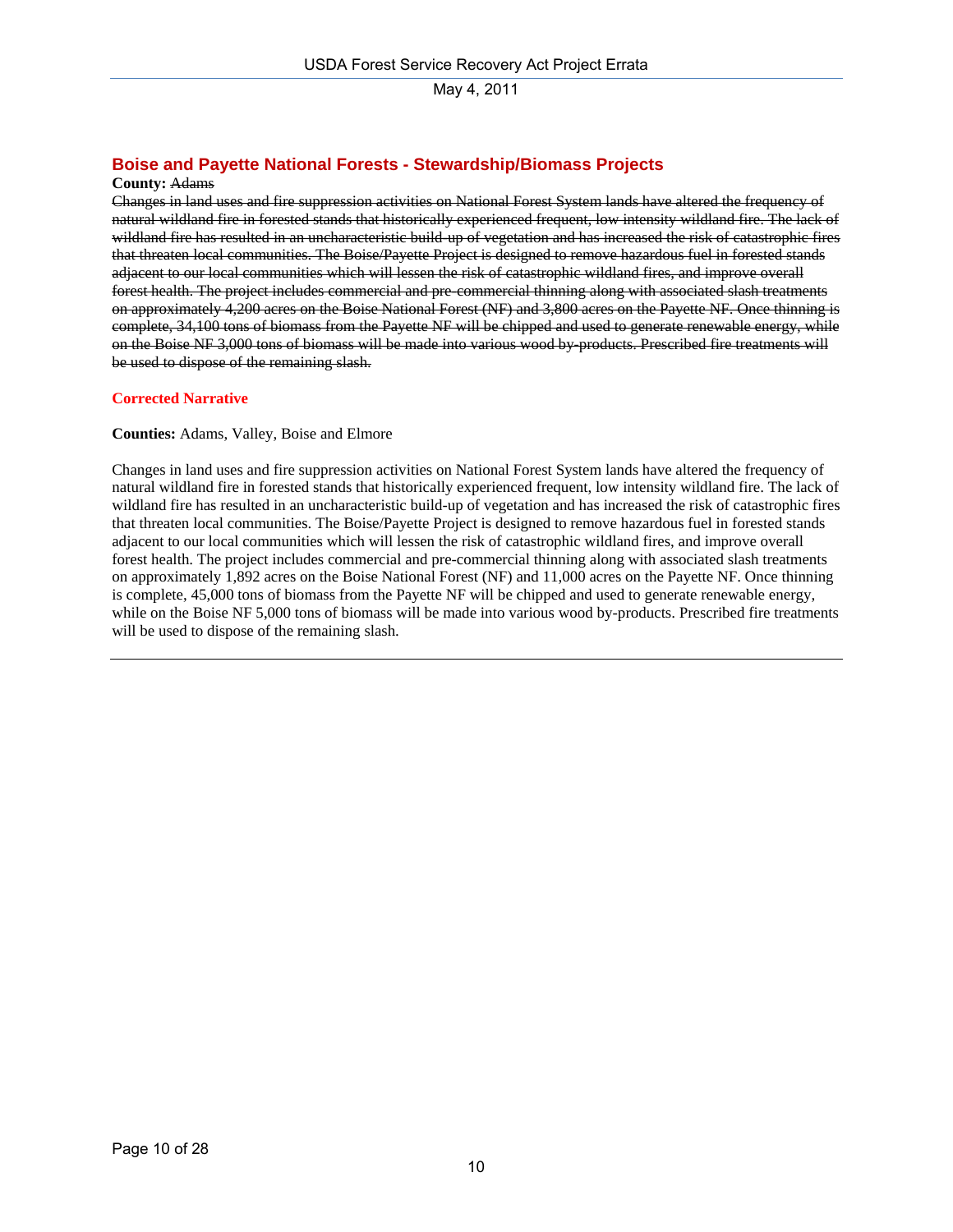# **Illinois**

### <span id="page-10-0"></span>**Forest Service Eastern Region – Region-wide Jobs, Critical Deferred Maintenance Reduction Projects**

**States:** Illinois, Indiana, Maine, Minnesota, New Hampshire, New York, Ohio, Vermont, West Virginia and Wisconsin

**Counties:** Illinois: Will. Indiana: Jackson and Monroe. Maine: Oxford. Minnesota: Beltrami and Saint Louis. New Hampshire: Carroll and Coos, Grafton. New York: Schuyler and Seneca. Ohio: Lawrence and Washington. Vermont: Addison, Bennington, Rutland, Windham and Windsor. West Virginia: Barbour, Pocahontas, Randolph, Tucker and Webster. Wisconsin: Florence

Safer Roads, Cleaner Water -- This project to maintain forest roads creates private sector positions in multiple economically depressed counties in eleven Eastern and Midwestern states. The work includes maintaining a large number of forest roads by removing encroaching brush; adding gravel to surfaces on some roads and repaving others; replacing old, rusted-out culverts; and grading roadways. This wide-ranging project will result in achieving many significant natural resource goals, including providing improved water quality through reduction of sediment; reducing critical deferred maintenance work; and improving safety for road users. The Forest Service has existing road maintenance partnerships with counties when their roads intertwine with forest roads, and both county and forest roads are often used for traveling to work, transporting children to school, providing emergency services, and deliveries, so the project offers noteworthy long-term benefits to local communities.

### **Corrected Narrative**

**States:** Illinois, Indiana, Maine, Minnesota, Ohio, West Virginia and Wisconsin

**Counties:** Illinois: Will. Indiana: Jackson and Monroe. Maine: Oxford. Minnesota: Beltrami and Saint Louis. Ohio: Lawrence and Washington. West Virginia: Barbour, Pocahontas, Randolph, Tucker and Webster. Wisconsin: Florence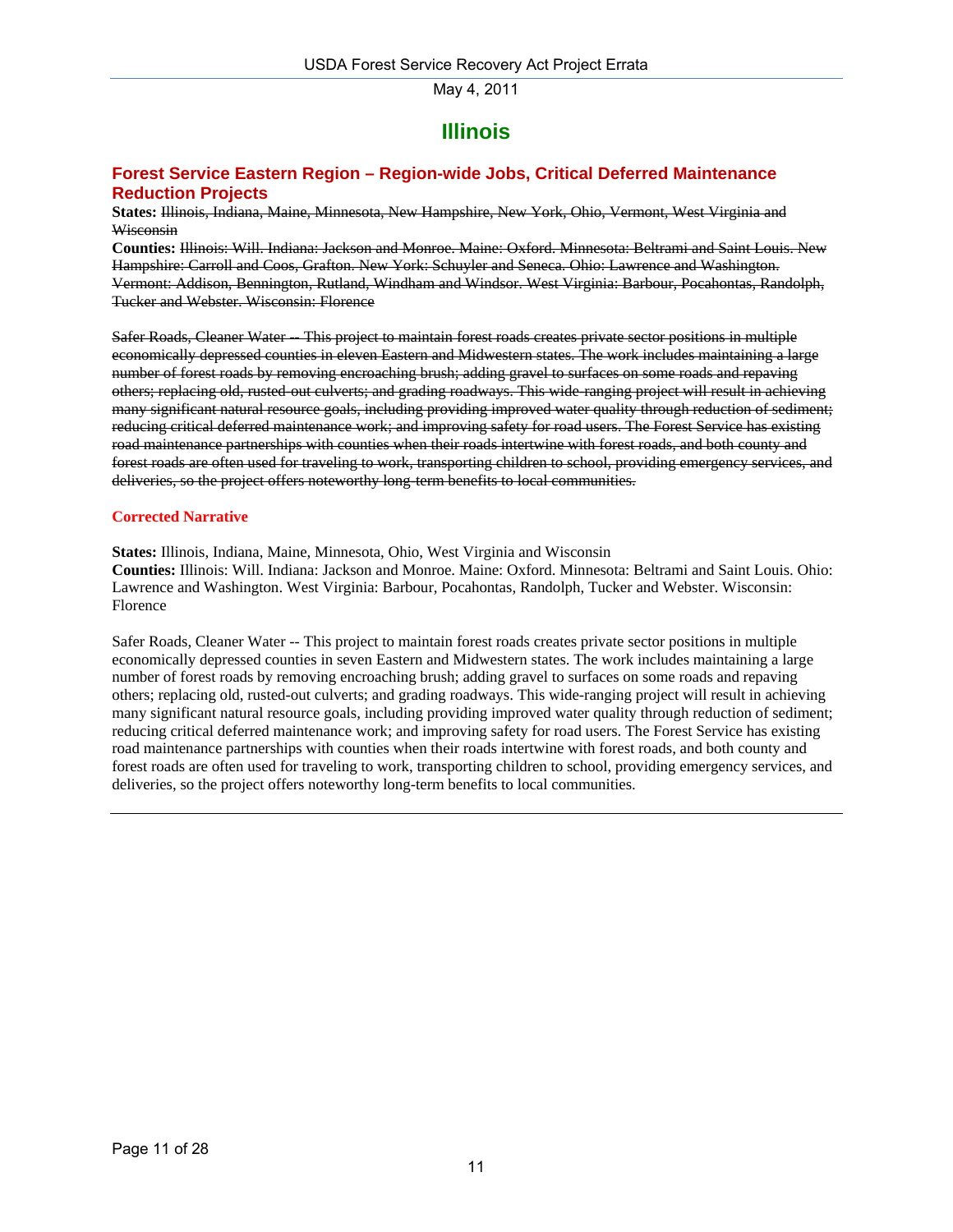# **Indiana**

### <span id="page-11-0"></span>**Forest Service Eastern Region – Region-wide Jobs, Critical Deferred Maintenance Reduction Projects**

**States:** Illinois, Indiana, Maine, Minnesota, New Hampshire, New York, Ohio, Vermont, West Virginia and Wisconsin

**Counties:** Illinois: Will. Indiana: Jackson and Monroe. Maine: Oxford. Minnesota: Beltrami and Saint Louis. New Hampshire: Carroll and Coos, Grafton. New York: Schuyler and Seneca. Ohio: Lawrence and Washington. Vermont: Addison, Bennington, Rutland, Windham and Windsor. West Virginia: Barbour, Pocahontas, Randolph, Tucker and Webster. Wisconsin: Florence

Safer Roads, Cleaner Water -- This project to maintain forest roads creates private sector positions in multiple economically depressed counties in eleven Eastern and Midwestern states. The work includes maintaining a large number of forest roads by removing encroaching brush; adding gravel to surfaces on some roads and repaving others; replacing old, rusted-out culverts; and grading roadways. This wide-ranging project will result in achieving many significant natural resource goals, including providing improved water quality through reduction of sediment; reducing critical deferred maintenance work; and improving safety for road users. The Forest Service has existing road maintenance partnerships with counties when their roads intertwine with forest roads, and both county and forest roads are often used for traveling to work, transporting children to school, providing emergency services, and deliveries, so the project offers noteworthy long-term benefits to local communities.

### **Corrected Narrative**

**States:** Illinois, Indiana, Maine, Minnesota, Ohio, West Virginia and Wisconsin

**Counties:** Illinois: Will. Indiana: Jackson and Monroe. Maine: Oxford. Minnesota: Beltrami and Saint Louis. Ohio: Lawrence and Washington. West Virginia: Barbour, Pocahontas, Randolph, Tucker and Webster. Wisconsin: Florence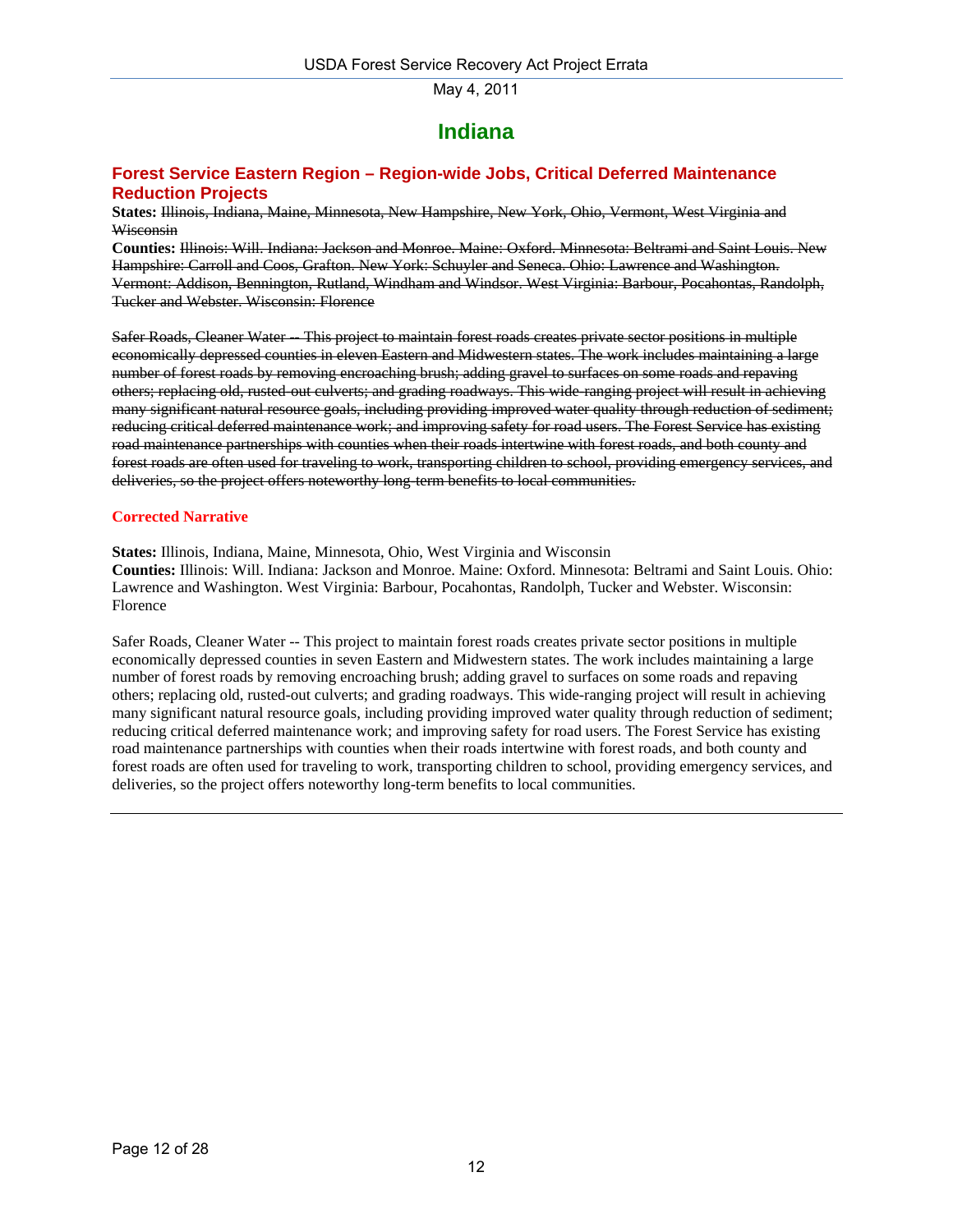# **Kentucky**

### <span id="page-12-0"></span>**Fuels for Schools Demonstration Project**

Coordination with external partners to obtain summary information is ongoing.

### **Corrected Narrative**

This project is located in Eddyville, Kentucky, with Lyon County High School selected as the educational facility. The high school's existing heating system operates solely on natural gas. The project goal is to integrate a new boiler system which operates on woody biomass into the existing system and reduce the amount of natural gas utilized for heating needs. The Lyon County Fiscal Court was awarded a grant from the USDA Forest Service in the amount of \$979,160 for the design, administration, and construction of the new biomass boiler system. A 1.75 MMBtu/hr wood chip boiler system and contractor have been selected with construction to commence in 2011.

### **Fuels for Community Health Facilities Demonstration Project**

Coordination with external partners to obtain summary information is ongoing.

### **Corrected Narrative**

This project is located in Cadiz, Kentucky, with Trigg County Hospital selected as the health facility. The hospital's existing heating system operates solely on natural gas. The project goal is to integrate a new boiler system which operates on woody biomass into the existing system and reduce the amount of natural gas utilized for heating needs. The Trigg County Fiscal Court was awarded a grant from the USDA Forest Service in the amount of \$979,160 for the design, administration, and construction of the new biomass boiler system. A 1.0 MMBtu/hr wood chip boiler system and contractor have been selected with construction to commence in 2011.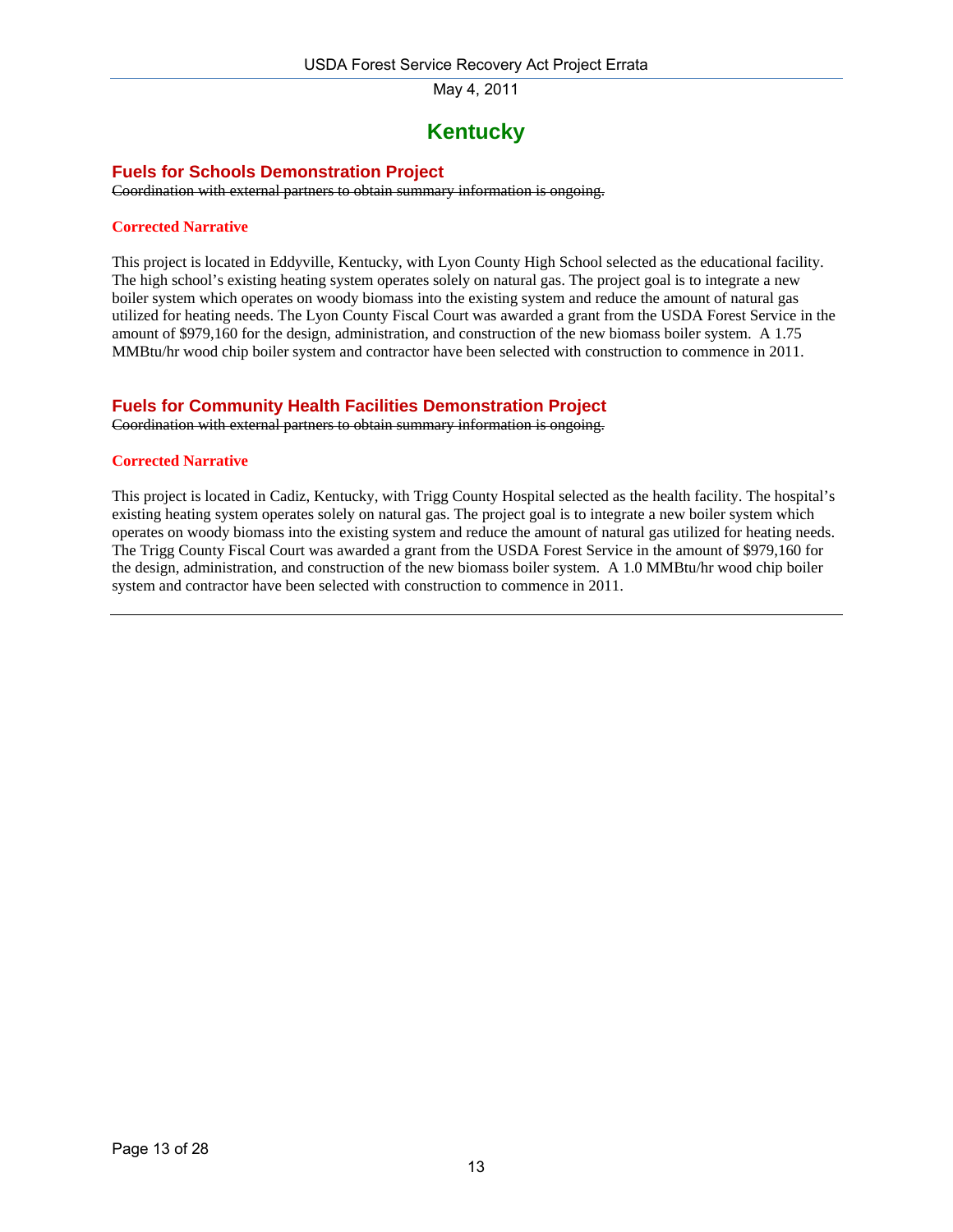# **Maine**

### <span id="page-13-0"></span>**Forest Service Eastern Region – Region-wide Jobs, Critical Deferred Maintenance Reduction Projects**

**States:** Illinois, Indiana, Maine, Minnesota, New Hampshire, New York, Ohio, Vermont, West Virginia and Wisconsin

**Counties:** Illinois: Will. Indiana: Jackson and Monroe. Maine: Oxford. Minnesota: Beltrami and Saint Louis. New Hampshire: Carroll and Coos, Grafton. New York: Schuyler and Seneca. Ohio: Lawrence and Washington. Vermont: Addison, Bennington, Rutland, Windham and Windsor. West Virginia: Barbour, Pocahontas, Randolph, Tucker and Webster. Wisconsin: Florence

Safer Roads, Cleaner Water -- This project to maintain forest roads creates private sector positions in multiple economically depressed counties in eleven Eastern and Midwestern states. The work includes maintaining a large number of forest roads by removing encroaching brush; adding gravel to surfaces on some roads and repaving others; replacing old, rusted-out culverts; and grading roadways. This wide-ranging project will result in achieving many significant natural resource goals, including providing improved water quality through reduction of sediment; reducing critical deferred maintenance work; and improving safety for road users. The Forest Service has existing road maintenance partnerships with counties when their roads intertwine with forest roads, and both county and forest roads are often used for traveling to work, transporting children to school, providing emergency services, and deliveries, so the project offers noteworthy long-term benefits to local communities.

### **Corrected Narrative**

**States:** Illinois, Indiana, Maine, Minnesota, Ohio, West Virginia and Wisconsin

**Counties:** Illinois: Will. Indiana: Jackson and Monroe. Maine: Oxford. Minnesota: Beltrami and Saint Louis. Ohio: Lawrence and Washington. West Virginia: Barbour, Pocahontas, Randolph, Tucker and Webster. Wisconsin: Florence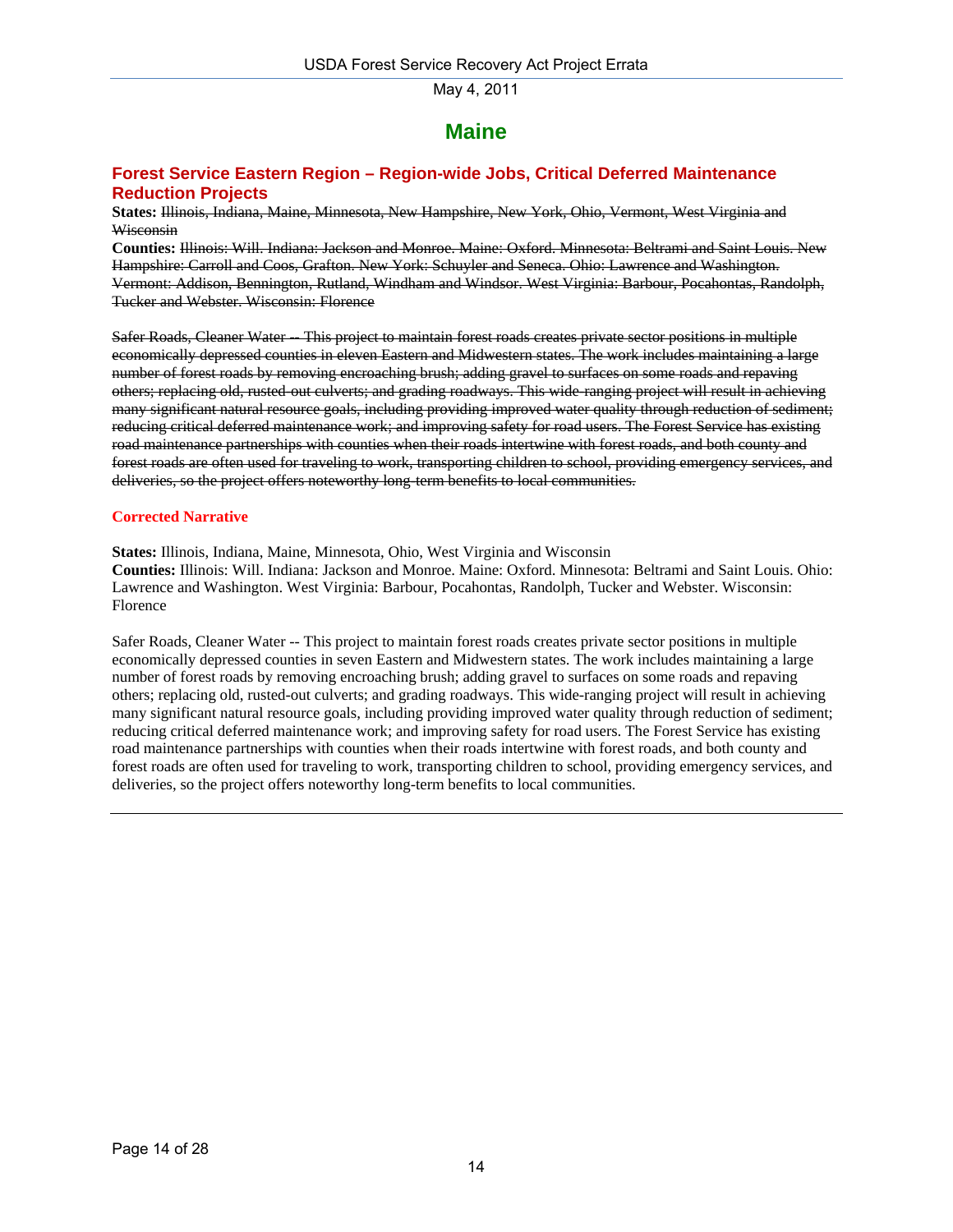# **Minnesota**

# <span id="page-14-0"></span>**Deferred Maintenance of Recreation and Administrative Sites**

**Corrected Narrative** 

**Counties:** Beltrami, Cass, Itasca and Saint Louis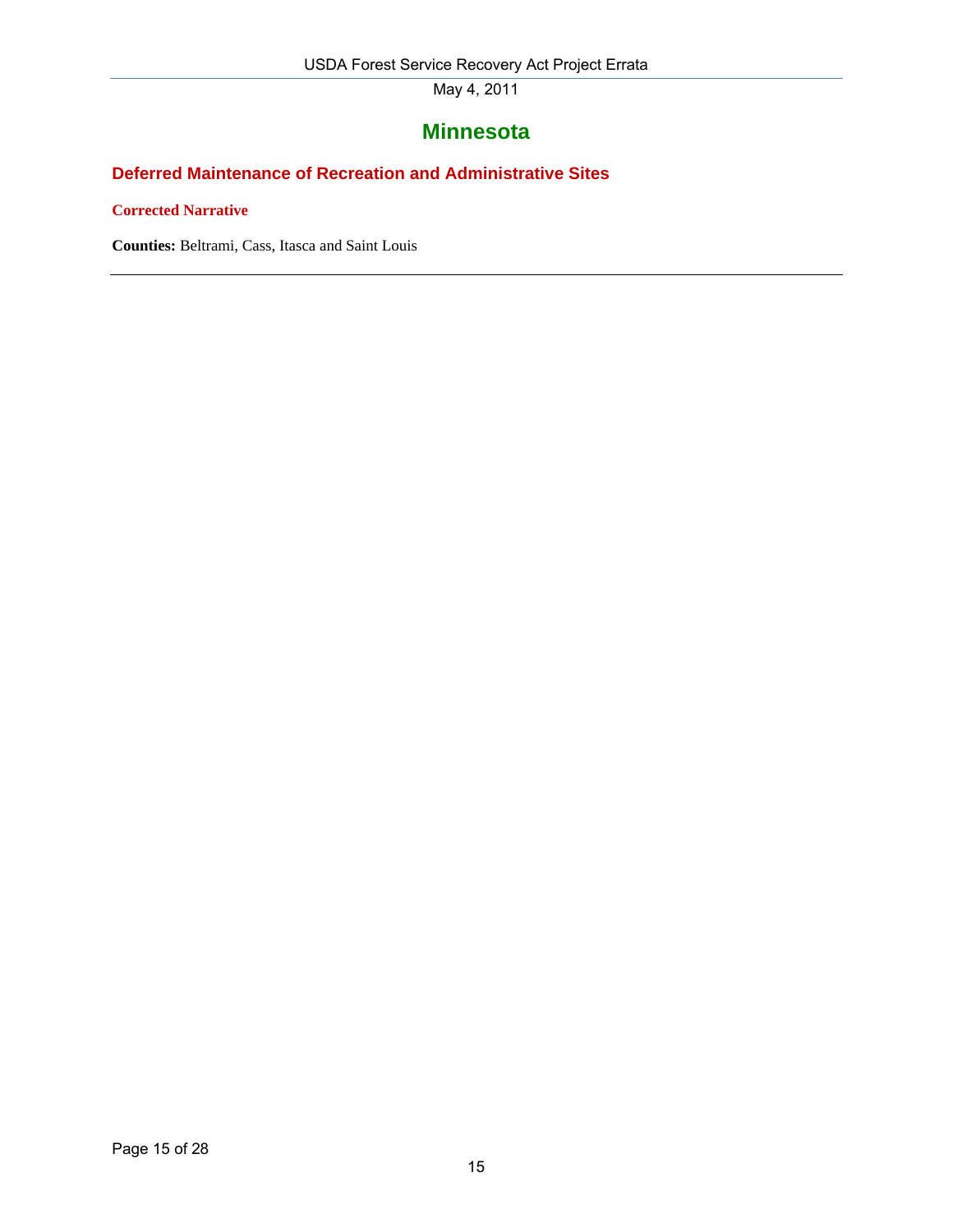# **Nebraska**

# <span id="page-15-0"></span>**Nebraska National Forest Recreation Sites Improvements and Deferred Maintenance Reduction**

### **County:** Cherry

This project will complete all deferred maintenance needs on the National Forest and Grasslands units in Nebraska. Most of these sites were built in the 1960s with few improvements since then. Upgrades are necessary to bring them into compliance with Forest Service standards and meet accessibility needs. Safety concerns will also be addressed. New wells for drinking water and new sanitary facilities are two examples of the improvements that will be accomplished with these funds.

### **Corrected Narrative**

#### **Counties:** Thomas, Sioux

This project will complete most of the deferred maintenance needs on the National Forest and Grasslands recreation units in Nebraska. Most of these sites were built in the 1960s with few improvements since then. Upgrades are necessary to bring them into compliance with Forest Service standards and meet accessibility needs. Safety concerns will also be addressed. Water system upgrades, campground modernizations, trail improvements, replacement of sanitary facilities, and observation tower safety improvements are examples of the improvements that will be accomplished with these funds.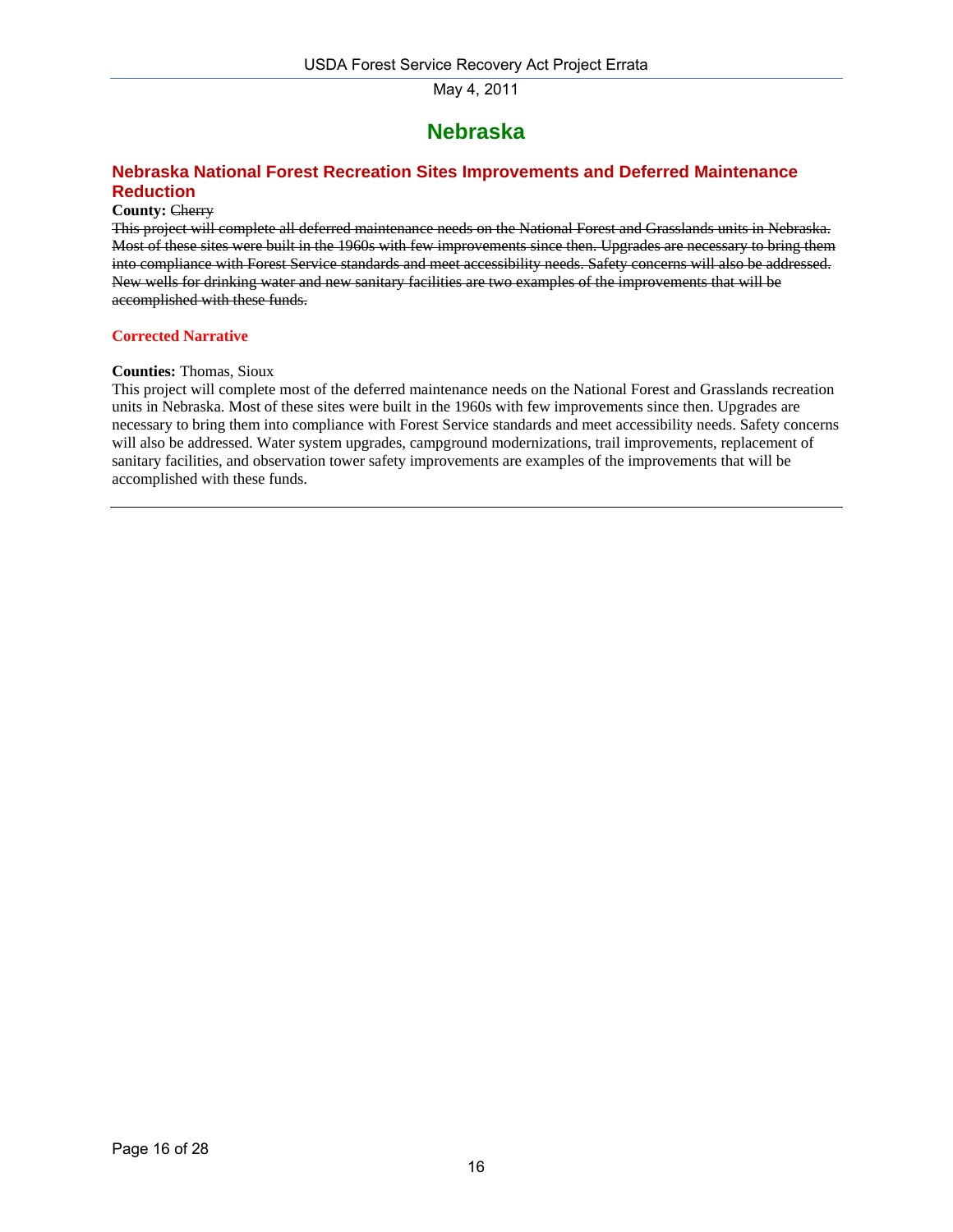# **New Hampshire**

### <span id="page-16-0"></span>**Forest Service Eastern Region – Region-wide Jobs, Critical Deferred Maintenance Reduction Projects**

**States:** Illinois, Indiana, Maine, Minnesota, New Hampshire, New York, Ohio, Vermont, West Virginia and Wisconsin

**Counties:** Illinois: Will. Indiana: Jackson and Monroe. Maine: Oxford. Minnesota: Beltrami and Saint Louis. New Hampshire: Carroll and Coos, Grafton. New York: Schuyler and Seneca. Ohio: Lawrence and Washington. Vermont: Addison, Bennington, Rutland, Windham and Windsor. West Virginia: Barbour, Pocahontas, Randolph, Tucker and Webster. Wisconsin: Florence

Safer Roads, Cleaner Water -- This project to maintain forest roads creates private sector positions in multiple economically depressed counties in eleven Eastern and Midwestern states. The work includes maintaining a large number of forest roads by removing encroaching brush; adding gravel to surfaces on some roads and repaving others; replacing old, rusted-out culverts; and grading roadways. This wide-ranging project will result in achieving many significant natural resource goals, including providing improved water quality through reduction of sediment; reducing critical deferred maintenance work; and improving safety for road users. The Forest Service has existing road maintenance partnerships with counties when their roads intertwine with forest roads, and both county and forest roads are often used for traveling to work, transporting children to school, providing emergency services, and deliveries, so the project offers noteworthy long-term benefits to local communities.

### **Corrected Narrative**

**States:** Illinois, Indiana, Maine, Minnesota, Ohio, West Virginia and Wisconsin

**Counties:** Illinois: Will. Indiana: Jackson and Monroe. Maine: Oxford. Minnesota: Beltrami and Saint Louis. Ohio: Lawrence and Washington. West Virginia: Barbour, Pocahontas, Randolph, Tucker and Webster. Wisconsin: Florence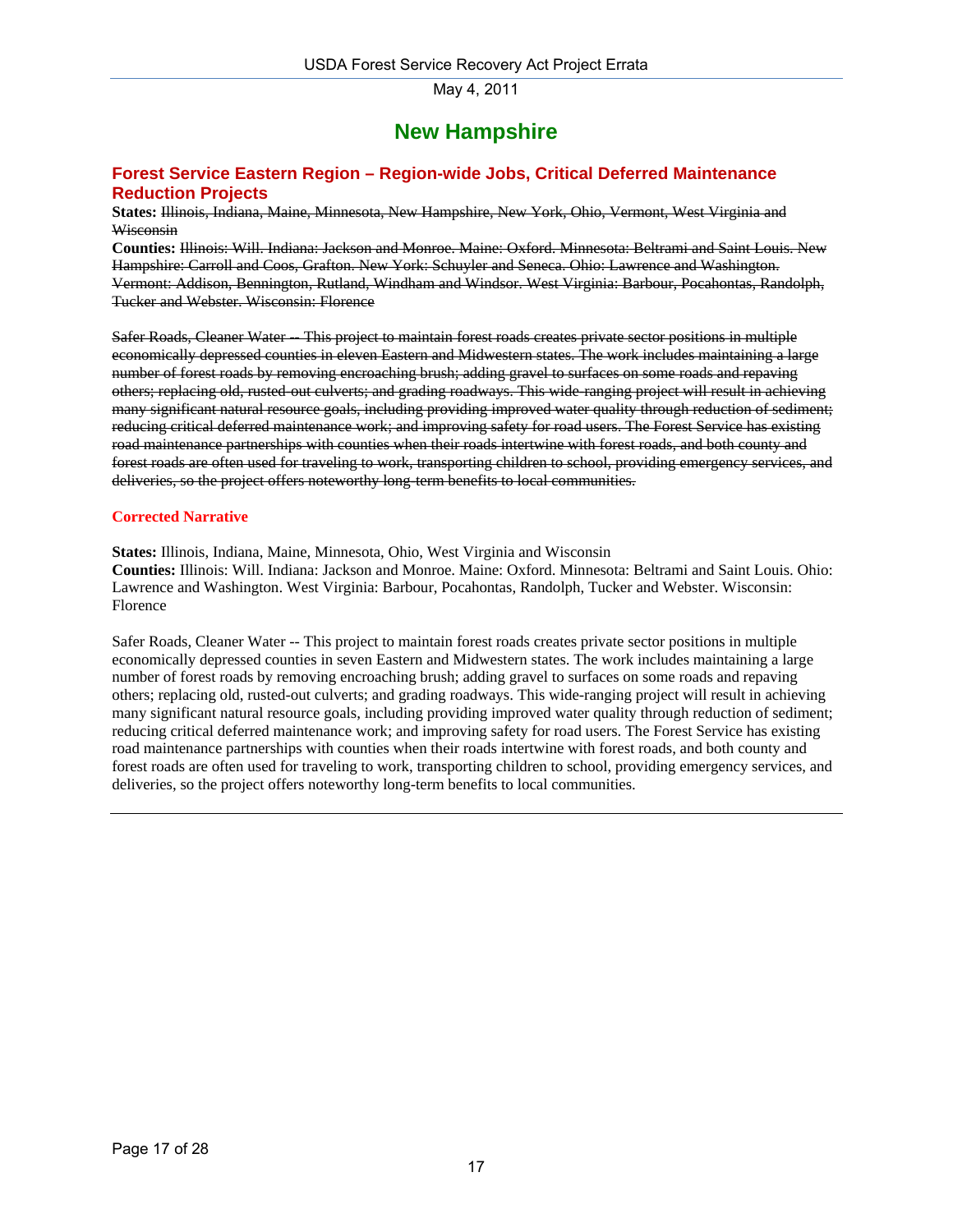# **New York**

### <span id="page-17-0"></span>**Forest Service Eastern Region – Region-wide Jobs, Critical Deferred Maintenance Reduction Projects**

**States:** Illinois, Indiana, Maine, Minnesota, New Hampshire, New York, Ohio, Vermont, West Virginia and Wisconsin

**Counties:** Illinois: Will. Indiana: Jackson and Monroe. Maine: Oxford. Minnesota: Beltrami and Saint Louis. New Hampshire: Carroll and Coos, Grafton. New York: Schuyler and Seneca. Ohio: Lawrence and Washington. Vermont: Addison, Bennington, Rutland, Windham and Windsor. West Virginia: Barbour, Pocahontas, Randolph, Tucker and Webster. Wisconsin: Florence

Safer Roads, Cleaner Water -- This project to maintain forest roads creates private sector positions in multiple economically depressed counties in eleven Eastern and Midwestern states. The work includes maintaining a large number of forest roads by removing encroaching brush; adding gravel to surfaces on some roads and repaving others; replacing old, rusted-out culverts; and grading roadways. This wide-ranging project will result in achieving many significant natural resource goals, including providing improved water quality through reduction of sediment; reducing critical deferred maintenance work; and improving safety for road users. The Forest Service has existing road maintenance partnerships with counties when their roads intertwine with forest roads, and both county and forest roads are often used for traveling to work, transporting children to school, providing emergency services, and deliveries, so the project offers noteworthy long-term benefits to local communities.

### **Corrected Narrative**

**States:** Illinois, Indiana, Maine, Minnesota, Ohio, West Virginia and Wisconsin

**Counties:** Illinois: Will. Indiana: Jackson and Monroe. Maine: Oxford. Minnesota: Beltrami and Saint Louis. Ohio: Lawrence and Washington. West Virginia: Barbour, Pocahontas, Randolph, Tucker and Webster. Wisconsin: Florence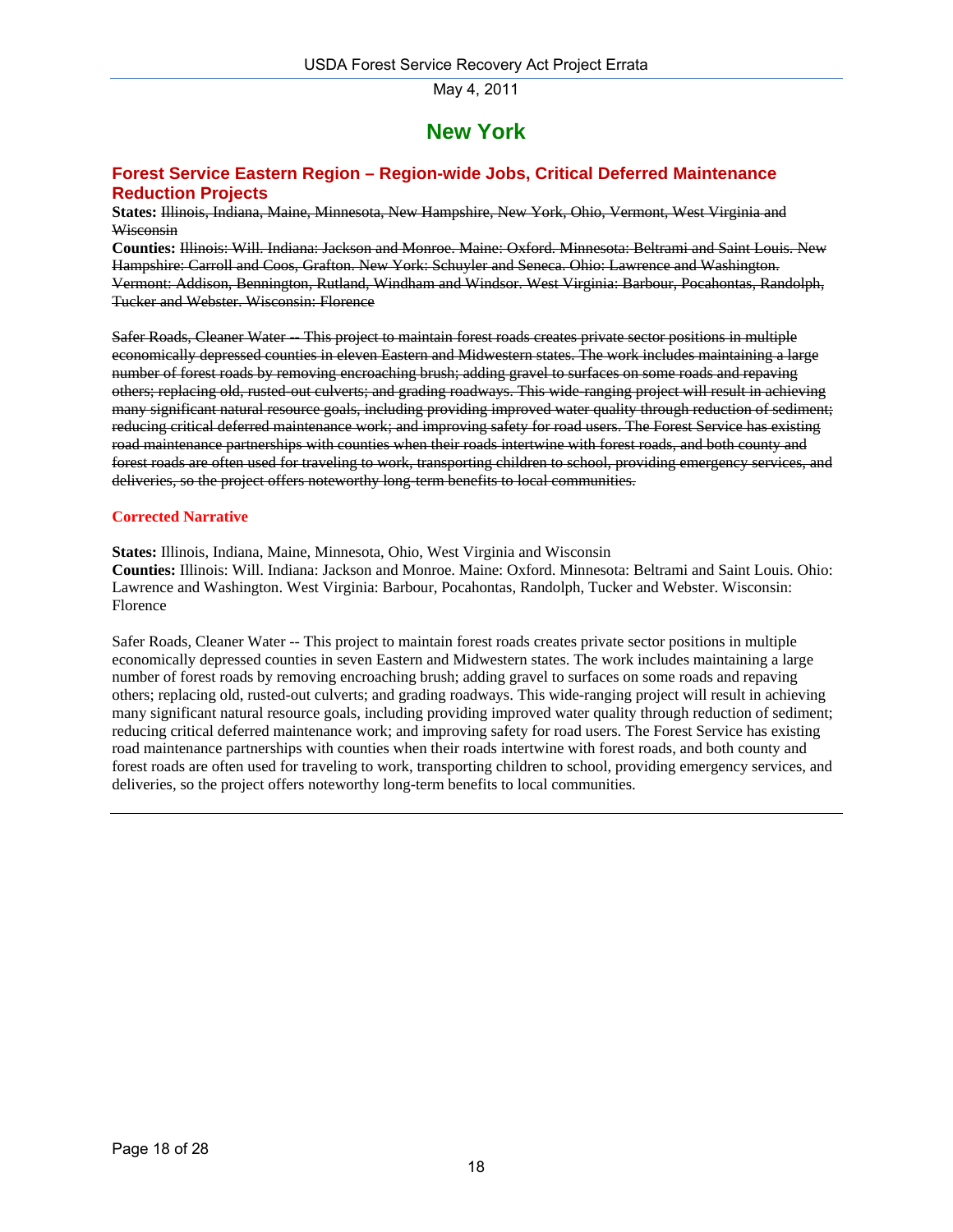# **Ohio**

### <span id="page-18-0"></span>**Forest Service Eastern Region – Region-wide Jobs, Critical Deferred Maintenance Reduction Projects**

**States:** Illinois, Indiana, Maine, Minnesota, New Hampshire, New York, Ohio, Vermont, West Virginia and Wisconsin

**Counties:** Illinois: Will. Indiana: Jackson and Monroe. Maine: Oxford. Minnesota: Beltrami and Saint Louis. New Hampshire: Carroll and Coos, Grafton. New York: Schuyler and Seneca. Ohio: Lawrence and Washington. Vermont: Addison, Bennington, Rutland, Windham and Windsor. West Virginia: Barbour, Pocahontas, Randolph, Tucker and Webster. Wisconsin: Florence

Safer Roads, Cleaner Water -- This project to maintain forest roads creates private sector positions in multiple economically depressed counties in eleven Eastern and Midwestern states. The work includes maintaining a large number of forest roads by removing encroaching brush; adding gravel to surfaces on some roads and repaving others; replacing old, rusted-out culverts; and grading roadways. This wide-ranging project will result in achieving many significant natural resource goals, including providing improved water quality through reduction of sediment; reducing critical deferred maintenance work; and improving safety for road users. The Forest Service has existing road maintenance partnerships with counties when their roads intertwine with forest roads, and both county and forest roads are often used for traveling to work, transporting children to school, providing emergency services, and deliveries, so the project offers noteworthy long-term benefits to local communities.

### **Corrected Narrative**

**States:** Illinois, Indiana, Maine, Minnesota, Ohio, West Virginia and Wisconsin

**Counties:** Illinois: Will. Indiana: Jackson and Monroe. Maine: Oxford. Minnesota: Beltrami and Saint Louis. Ohio: Lawrence and Washington. West Virginia: Barbour, Pocahontas, Randolph, Tucker and Webster. Wisconsin: Florence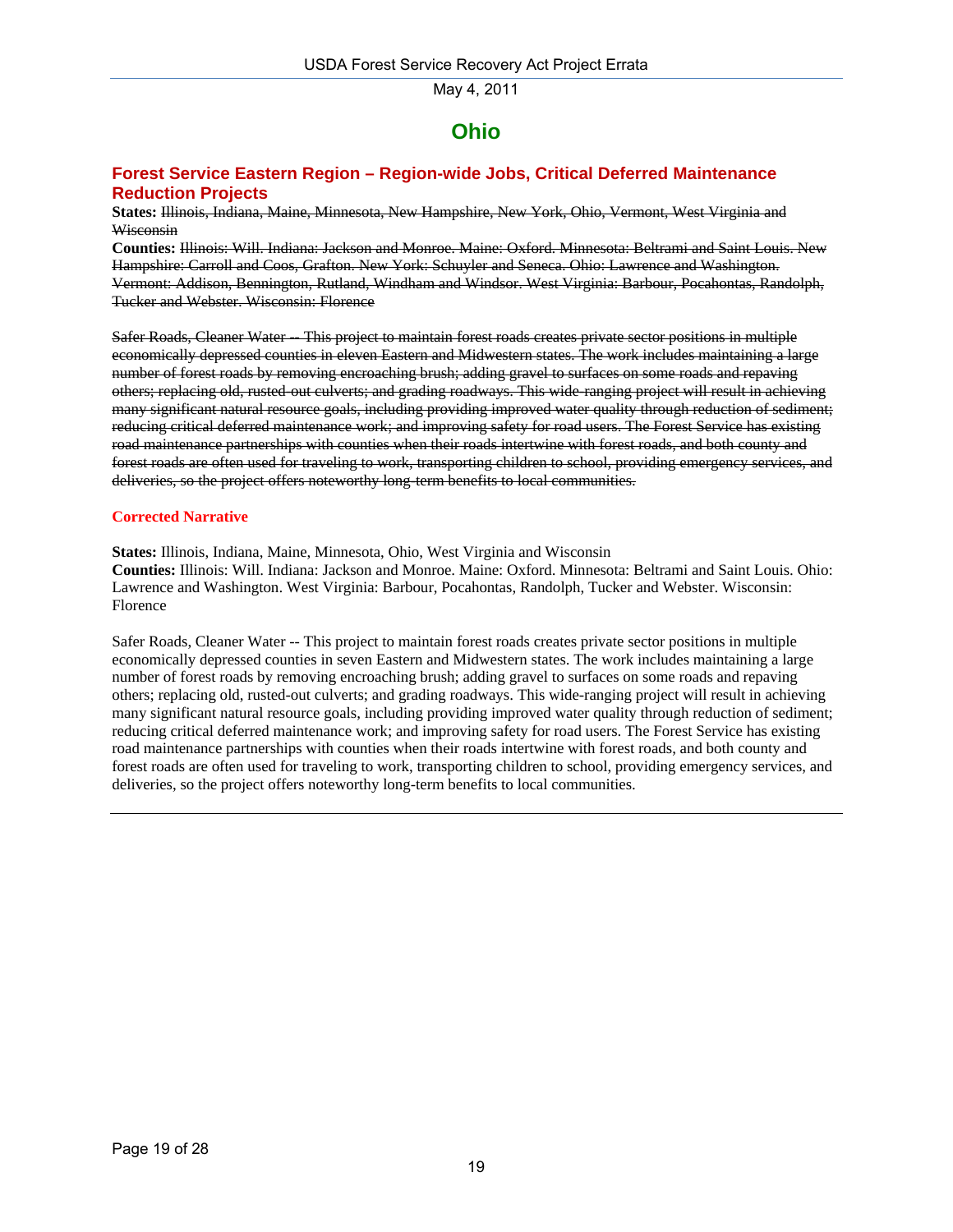# **Oregon**

# <span id="page-19-0"></span>**Coyote Creek Gage Stations Reconstruction**

In the 1960s and 1970s, stream gauging stations in the Umpqua Experimental Forest provided valuable information about the effects of different harvest techniques on water quality and flow levels. Now, the Umpqua National Forest is about to initiate contemporary forest treatments to meet current forest health objectives. The region contains highvalue salmon habitat, and information about the effects of forest management on year-round stream conditions is critical for maintaining habitat for fish species that have immense economic and cultural values. The information gained from these restored gage stations will enable evaluation of these contemporary forest treatments on stream flow. This project will strengthen the national experimental forest network by bringing an experimental forest that has been essentially dormant for 20 years due to funding constraints, back into operation. This infrastructure improvement project will restore deteriorated, unsafe gage stations, and work spaces. Solar energy will be explored and installed, where feasible.

### **Corrected Narrative**

### **Coyote Creek Gauge Stations Reconstruction**

In the 1960s and 1970s, stream gauging stations in the Umpqua Experimental Forest provided valuable information about the effects of different harvest techniques on water quality and flow levels, but deteriorated when funds ran low. Now, the Umpqua National Forest is about to initiate contemporary forest treatments to meet current forest health objectives, and restoration of the stream gauge stations became a priority. The region contains high-quality salmon habitat, and information about the effects of forest management on year-round stream conditions is critical for maintaining healthy populations of economically and culturally valuable fish. The information gained from these restored gauge stations will enable evaluation of contemporary forest treatments on stream flow. This infrastructure improvement project restored deteriorated, unsafe gauge stations and work spaces, incorporating solar technology for energy efficiency.

### **Summer Employment and Education Opportunities for Youth (Multi-State)**

This project creates leadership and learning opportunities for students in middle school to graduate school. Youth mentors will lead activities for underprivileged children and their families, introducing them to National Forests. University students will benefit from summer jobs in science-related fields. Their work assisting with field studies in local forests and rivers will contribute valuable baseline information about the health of these resources. Activities and internship opportunities targeted at minority communities will expose these students to jobs in science-related fields, where they are currently underrepresented, and encourage them to obtain further education in these areas.

### **Corrected Narrative**

This project is creating leadership and learning opportunities for students in middle school to graduate school. During the summer, university student youth mentors lead activities for underprivileged children and their families, introducing them to National Forests, and gathering valuable baseline information about the health of these resources. Students are exposed to and encouraged to pursue education and jobs in science-related fields, where they are currently underrepresented. This project will continue through 2012.

### **Western States – Forests Adapting To and Mitigating Climate Change Effects**

To help urban forests adapt and be resilient to a changing climate, we need to know their current health. Having a baseline of urban forest conditions will also provide early warning for insect and disease problems. This project uses the model of Forest Service Research's Forest Inventory and Analysis program to gather data on the condition of forests in populated areas in five western states.

Results from this project will be used to evaluate questions about the potential reduction of energy use due to trees cooling the urban environment, the contribution of urban trees to carbon sequestration, water management within urban areas, and quality of life for urban residents.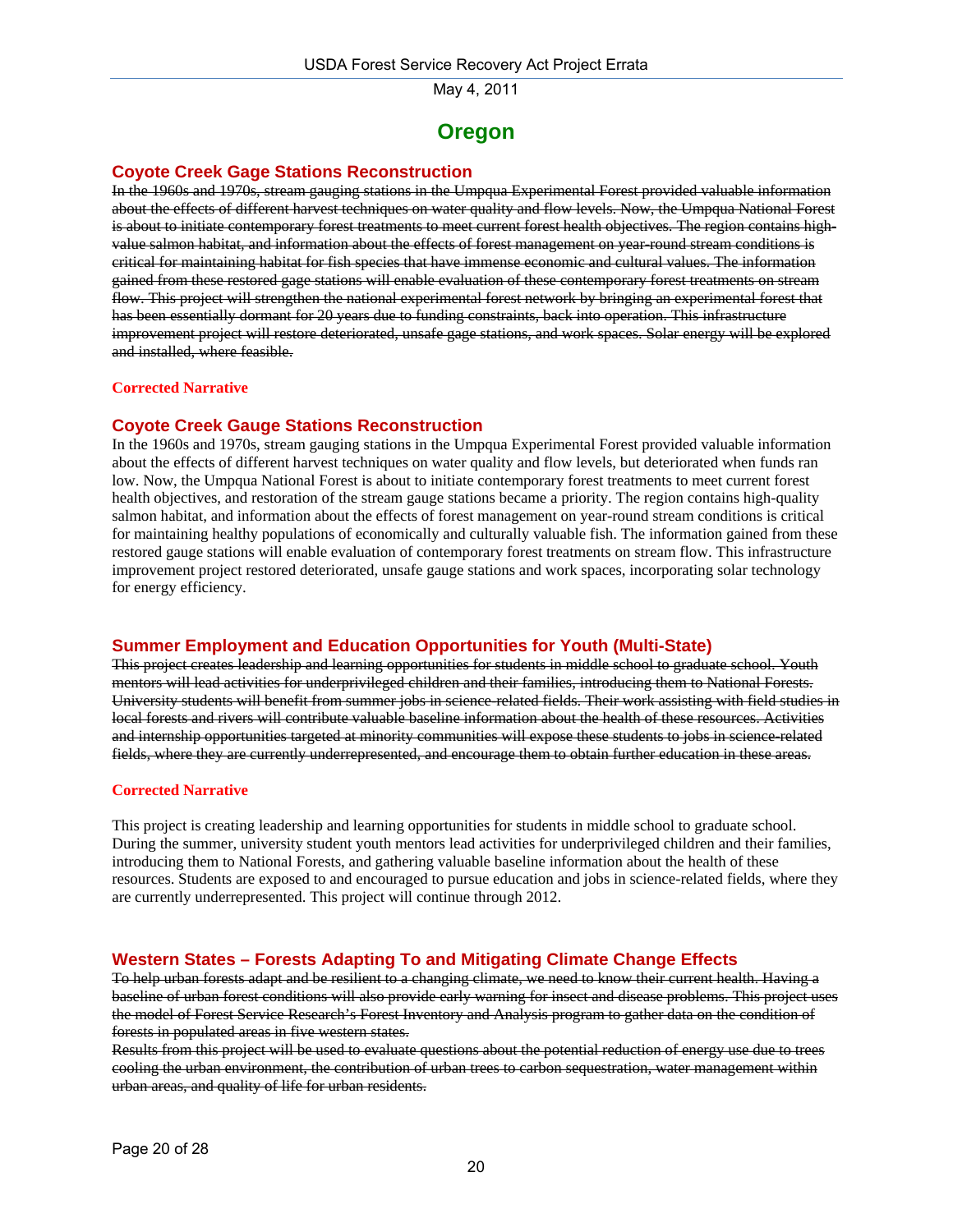### **Corrected Narrative**

To help urban forests adapt and be resilient to a changing climate, we need to know their current health. In this project, baseline data on the condition of forests in populated areas are being gathered in five western states. Results from this project will be used to evaluate questions about the potential reduction of energy use due to trees cooling the urban environment, the contribution of urban trees to carbon sequestration, water management within urban areas, and quality of life for urban residents. Work will continue through 2013, with a large amount of data gathering planned for 2011.

### **Pacific Northwest Research Station Road Maintenance**

Road repairs are needed throughout the PNW Research Station to ensure safe access for personnel and the public. Associated erosion control activities will improve water quality and ecosystem integrity. This infrastructure and erosion control improvement project includes grading and resurfacing roads, striping parking areas, and correcting drainage issues. All projects are on Forest Service land, and will begin as soon as weather permits. This work will occur at the Corvallis Forestry Sciences Laboratory, Olympia Forestry Science Laboratory, and Wenatchee Forestry Sciences Laboratory, and on the following experimental forests: Cascade Head, H.J. Andrews, Pringle Falls, Starkey, and Wind River.

#### **Corrected Narrative**

 When the ARRA was enacted, road repairs were needed throughout the PNW Research Station's network of research laboratories and experimental forests to ensure safe access for personnel and the public. Associated erosion control activities were needed as well, to improve water quality and ecosystem integrity. This infrastructure and erosion control improvement project included a variety of improvements, like bridge replacement, grading and resurfacing roads, maintenance of parking areas, and correcting drainage issues. Work took place at the Corvallis Forestry Sciences Laboratory, Olympia Forestry Science Laboratory, and Wenatchee Forestry Sciences Laboratory, and on the following experimental forests: Cascade Head, H.J. Andrews, Pringle Falls, Starkey, and Wind River. The project was completed in the fall of 2010.

### **Research on Restoring Critical Habitat for Listed Pacific Salmon**

#### **States: California and Oregon**

#### **Counties:** California: Siskiyou. Oregon: Benton

Fisheries are critical economically, culturally, and ecologically to the Pacific Coast states. The Pacific Northwest Research Station has studied fish habitat for four decades. It recently initiated work to help public utility districts, land managers, planners, regulators, and others at federal, state and county levels make decisions on restoring salmon and trout habitat, anticipate climate change impacts, and provide clean water. This project will use partnerships among premier scientists and natural resource professionals in the Forest Service, University of Washington, Oregon State University, National Forests, Bureau of Land Management, and others. The scientific expertise and existing productive partnerships will provide successful completion of this project. Project components include: assessment of watersheds in southeast Alaska and interior Columbia basin vulnerable to climate change; identifying key places for habitat restoration; understanding climate change and fire effects on watershed and fish habitat; mapping fish habitat in southwest Oregon and northwest California for Siskiyou National Forest forest planning and riparian management, and developing a stream chemistry tool for establishing water quality regulations for timber harvest.

### **Corrected Narrative**

**States:** California, Oregon, and Washington **Counties:** California: Siskiyou. Oregon: Benton. Washington: Chelan

Partnerships among premier scientists and natural resource professionals from a variety of agencies and universities are being used in this project to address issues critical to the management of Pacific salmonids and their habitats. Project components include: assessment of watersheds in southeast Alaska and the interior Columbia basin that are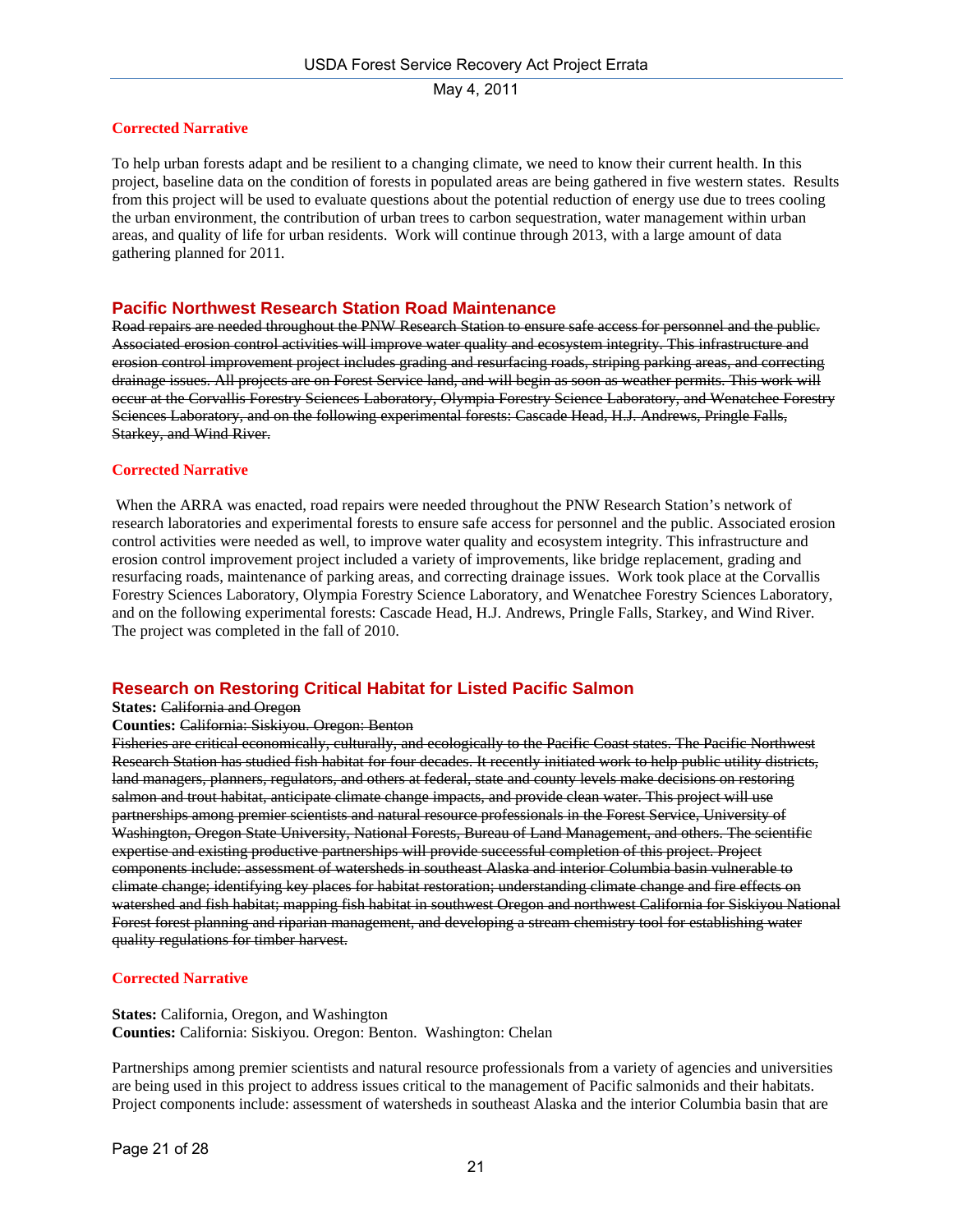vulnerable to climate change; identifying key places for habitat restoration; understanding climate change and fire effects on watershed and fish habitat; mapping fish habitat in southwest Oregon and northwest California, and developing a stream chemistry tool for establishing water quality regulations for timber harvest. This project will continue through 2012.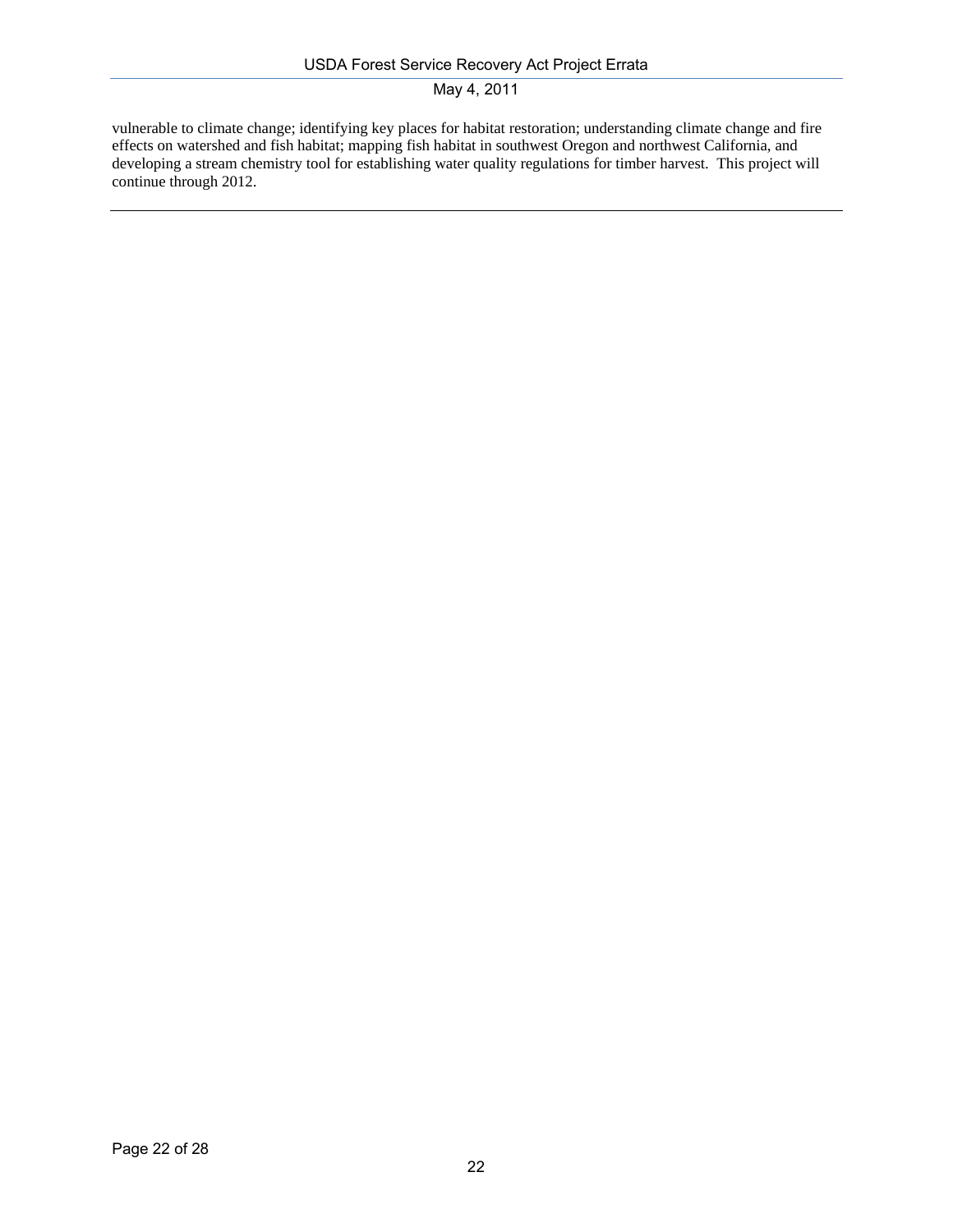# **Tennessee**

### <span id="page-22-0"></span>**Waterfall Trails Maintenance**

Waterfalls are popular visitor destinations on the Cherokee National Forest, and the trails leading to these falls are heavily used and in places are in poor condition, increasing the risk of hikers falling. These waterfall trails are major destinations supporting tourism in the surrounding communities. This project is expected to address needed work on 20 or more of these trails and will include maintenance activities, erosion control, replacement of steps, handrail reconstruction, and other general repairs. Work will be accomplished primarily by hand labor using local contractors. Completion of this work would improve visitor access to and safety on these natural attractions and other regional sightseeing destinations.

### **Corrected Narrative**

Waterfalls are popular visitor destinations on the Cherokee National Forest, and the trails leading to these falls are heavily used and in places are in poor condition, increasing the risk of hikers falling. These waterfall trails are major destinations supporting tourism in the surrounding communities. This project is expected to address needed work on 20 or more of these trails and will include maintenance activities, erosion control, replacement of steps, handrail reconstruction, and other general repairs. The work in Unicoi County includes work on the Pinnacle Mountain Trail and modifying the Pinnacle Mountain fire tower for use as an observation tower for the public. Work will be accomplished primarily by hand labor using local contractors. Completion of this work would improve visitor access and provide additional safety measures on these natural attractions and other regional sightseeing destinations.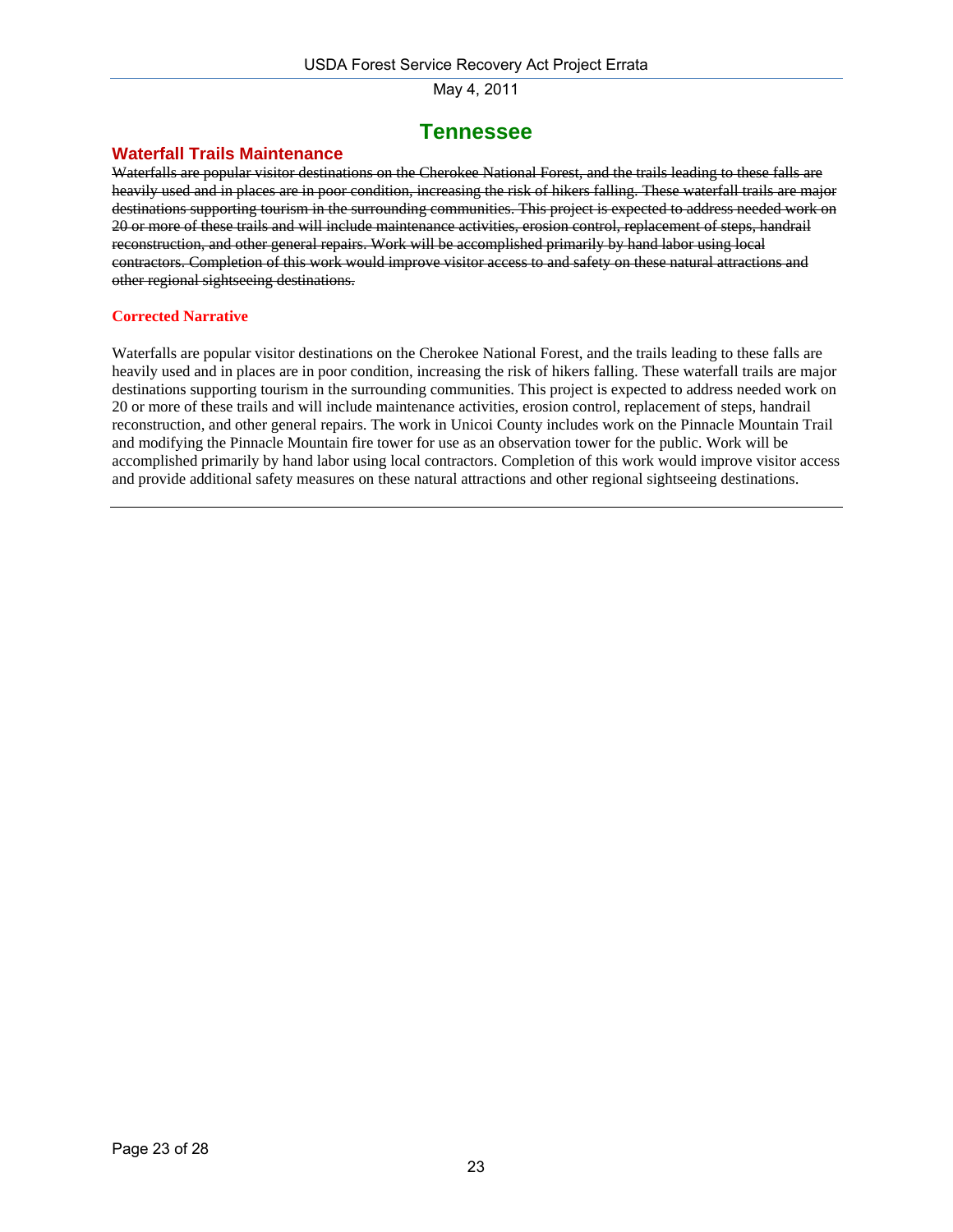# **Vermont**

### <span id="page-23-0"></span>**Forest Service Eastern Region – Region-wide Jobs, Critical Deferred Maintenance Reduction Projects**

**States:** Illinois, Indiana, Maine, Minnesota, New Hampshire, New York, Ohio, Vermont, West Virginia and Wisconsin

**Counties:** Illinois: Will. Indiana: Jackson and Monroe. Maine: Oxford. Minnesota: Beltrami and Saint Louis. New Hampshire: Carroll and Coos, Grafton. New York: Schuyler and Seneca. Ohio: Lawrence and Washington. Vermont: Addison, Bennington, Rutland, Windham and Windsor. West Virginia: Barbour, Pocahontas, Randolph, Tucker and Webster. Wisconsin: Florence

Safer Roads, Cleaner Water -- This project to maintain forest roads creates private sector positions in multiple economically depressed counties in eleven Eastern and Midwestern states. The work includes maintaining a large number of forest roads by removing encroaching brush; adding gravel to surfaces on some roads and repaving others; replacing old, rusted-out culverts; and grading roadways. This wide-ranging project will result in achieving many significant natural resource goals, including providing improved water quality through reduction of sediment; reducing critical deferred maintenance work; and improving safety for road users. The Forest Service has existing road maintenance partnerships with counties when their roads intertwine with forest roads, and both county and forest roads are often used for traveling to work, transporting children to school, providing emergency services, and deliveries, so the project offers noteworthy long-term benefits to local communities.

### **Corrected Narrative**

**States:** Illinois, Indiana, Maine, Minnesota, Ohio, West Virginia and Wisconsin

**Counties:** Illinois: Will. Indiana: Jackson and Monroe. Maine: Oxford. Minnesota: Beltrami and Saint Louis. Ohio: Lawrence and Washington. West Virginia: Barbour, Pocahontas, Randolph, Tucker and Webster. Wisconsin: Florence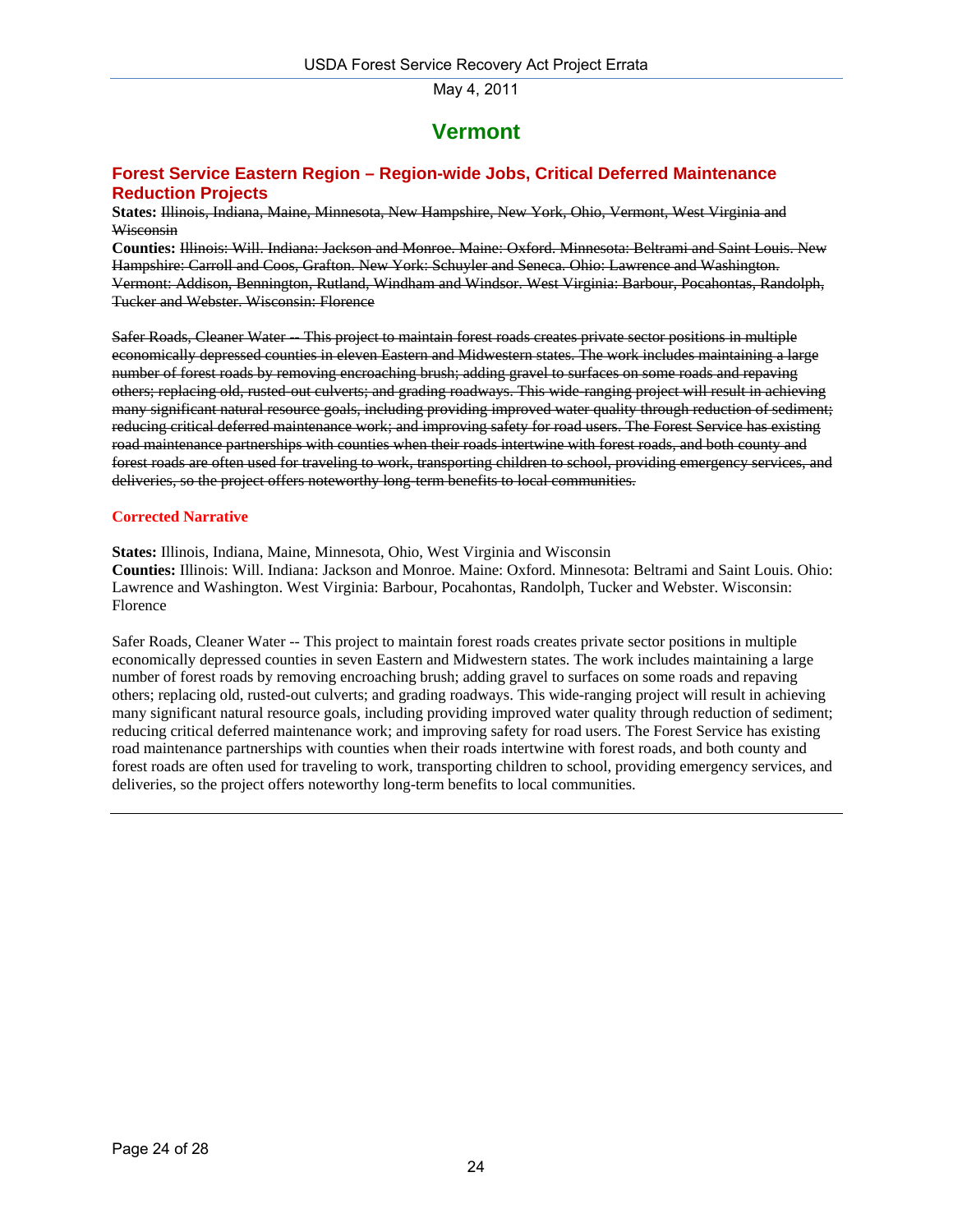# **Washington**

# <span id="page-24-0"></span>**Summer Employment and Education Opportunities for Youth (Multi-State)**

This project creates leadership and learning opportunities for students in middle school to graduate school. Youth mentors will lead activities for underprivileged children and their families, introducing them to National Forests. University students will benefit from summer jobs in science-related fields. Their work assisting with field studies in local forests and rivers will contribute valuable baseline information about the health of these resources. Activities and internship opportunities targeted at minority communities will expose these students to jobs in science-related fields, where they are currently underrepresented, and encourage them to obtain further education in these areas.

### **Corrected Narrative**

This project is creating leadership and learning opportunities for students in middle school to graduate school. During the summer, university student youth mentors lead activities for underprivileged children and their families, introducing them to National Forests, and gathering valuable baseline information about the health of these resources. Students are exposed to and encouraged to pursue education and jobs in science-related fields, where they are currently underrepresented. This project will continue through 2012.

### **Western States – Forests Adapting To and Mitigating Climate Change Effects**

To help urban forests adapt and be resilient to a changing climate, we need to know their current health. Having a baseline of urban forest conditions will also provide early warning for insect and disease problems. This project uses the model of Forest Service Research's Forest Inventory and Analysis program to gather data on the condition of forests in populated areas in five western states.

Results from this project will be used to evaluate questions about the potential reduction of energy use due to trees cooling the urban environment, the contribution of urban trees to carbon sequestration, water management within urban areas, and quality of life for urban residents.

#### **Corrected Narrative**

To help urban forests adapt and be resilient to a changing climate, we need to know their current health. In this project, baseline data on the condition of forests in populated areas are being gathered in five western states. Results from this project will be used to evaluate questions about the potential reduction of energy use due to trees cooling the urban environment, the contribution of urban trees to carbon sequestration, water management within urban areas, and quality of life for urban residents. Work will continue through 2013, with a large amount of data gathering planned for 2011.

### **Pacific Northwest Research Station Road Maintenance**

Road repairs are needed throughout the PNW Research Station to ensure safe access for personnel and the public. Associated erosion control activities will improve water quality and ecosystem integrity. This infrastructure and erosion control improvement project includes grading and resurfacing roads, striping parking areas, and correcting drainage issues. All projects are on Forest Service land, and will begin as soon as weather permits. This work will occur at the Corvallis Forestry Sciences Laboratory, Olympia Forestry Science Laboratory, and Wenatchee Forestry Sciences Laboratory, and on the following experimental forests: Cascade Head, H.J. Andrews, Pringle Falls, Starkey, and Wind River.

### **Corrected Narrative**

When the ARRA was enacted, road repairs were needed throughout the PNW Research Station's network of research laboratories and experimental forests to ensure safe access for personnel and the public. Associated erosion control activities were needed as well, to improve water quality and ecosystem integrity. This infrastructure and erosion control improvement project included a variety of improvements, like bridge replacement, grading and resurfacing roads, maintenance of parking areas, and correcting drainage issues. Work took place at the Corvallis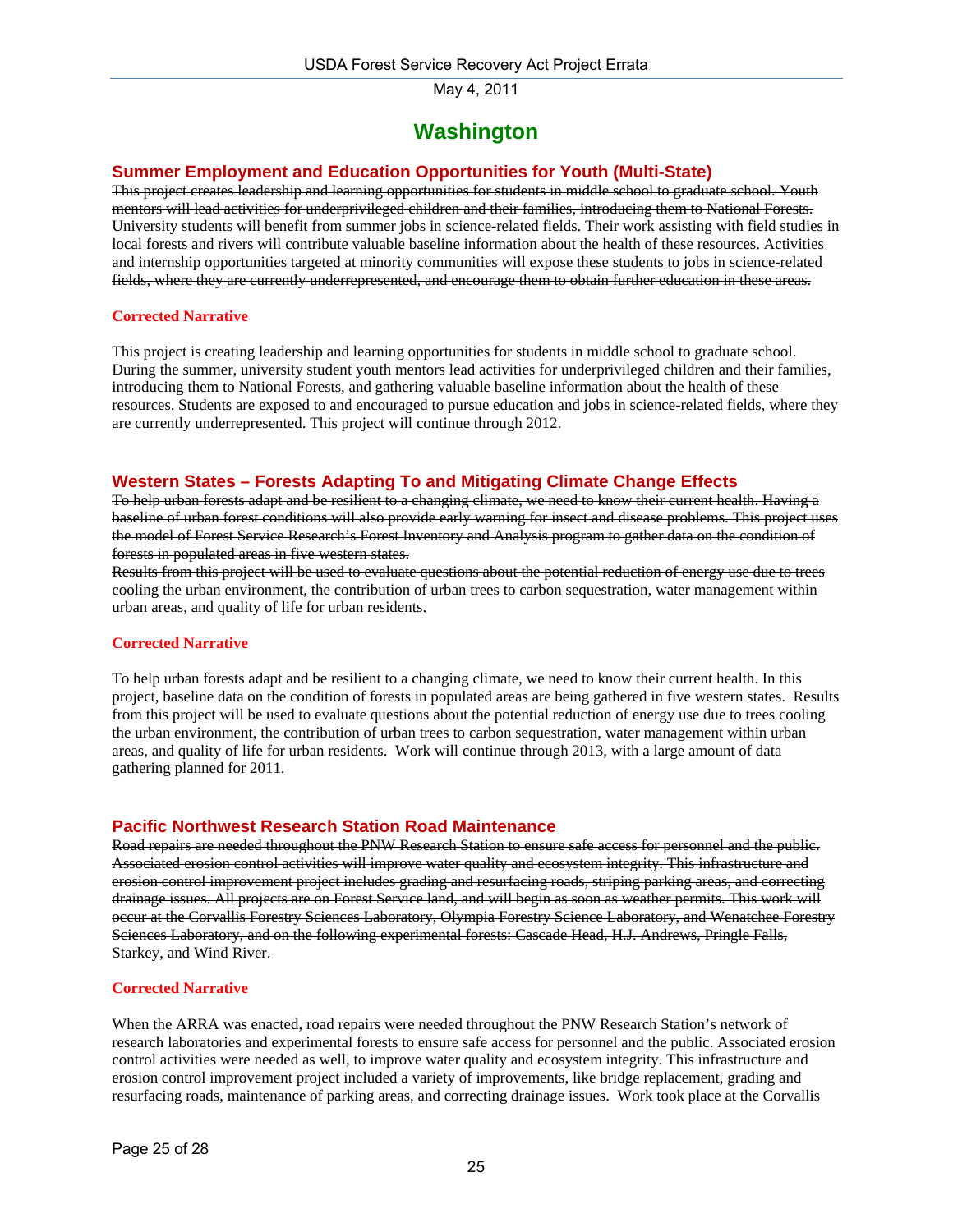Forestry Sciences Laboratory, Olympia Forestry Science Laboratory, and Wenatchee Forestry Sciences Laboratory, and on the following experimental forests: Cascade Head, H.J. Andrews, Pringle Falls, Starkey, and Wind River. The project was completed in the fall of 2010.

### **Research on Restoring Critical Habitat for Listed Pacific Salmon**

#### **States: California and Oregon**

#### **Counties:** California: Siskiyou. Oregon: Benton

Fisheries are critical economically, culturally, and ecologically to the Pacific Coast states. The Pacific Northwest Research Station has studied fish habitat for four decades. It recently initiated work to help public utility districts, land managers, planners, regulators, and others at federal, state and county levels make decisions on restoring salmon and trout habitat, anticipate climate change impacts, and provide clean water. This project will use partnerships among premier scientists and natural resource professionals in the Forest Service, University of Washington, Oregon State University, National Forests, Bureau of Land Management, and others. The scientific expertise and existing productive partnerships will provide successful completion of this project. Project components include: assessment of watersheds in southeast Alaska and interior Columbia basin vulnerable to climate change; identifying key places for habitat restoration; understanding climate change and fire effects on watershed and fish habitat; mapping fish habitat in southwest Oregon and northwest California for Siskiyou National Forest forest planning and riparian management, and developing a stream chemistry tool for establishing water quality regulations for timber harvest.

#### **Corrected Narrative**

#### **States:** California, Oregon, and Washington **Counties:** California: Siskiyou. Oregon: Benton. Washington: Chelan

Partnerships among premier scientists and natural resource professionals from a variety of agencies and universities are being used in this project to address issues critical to the management of Pacific salmonids and their habitats. Project components include: assessment of watersheds in southeast Alaska and the interior Columbia basin that are vulnerable to climate change; identifying key places for habitat restoration; understanding climate change and fire effects on watershed and fish habitat; mapping fish habitat in southwest Oregon and northwest California, and developing a stream chemistry tool for establishing water quality regulations for timber harvest. This project will continue through 2012.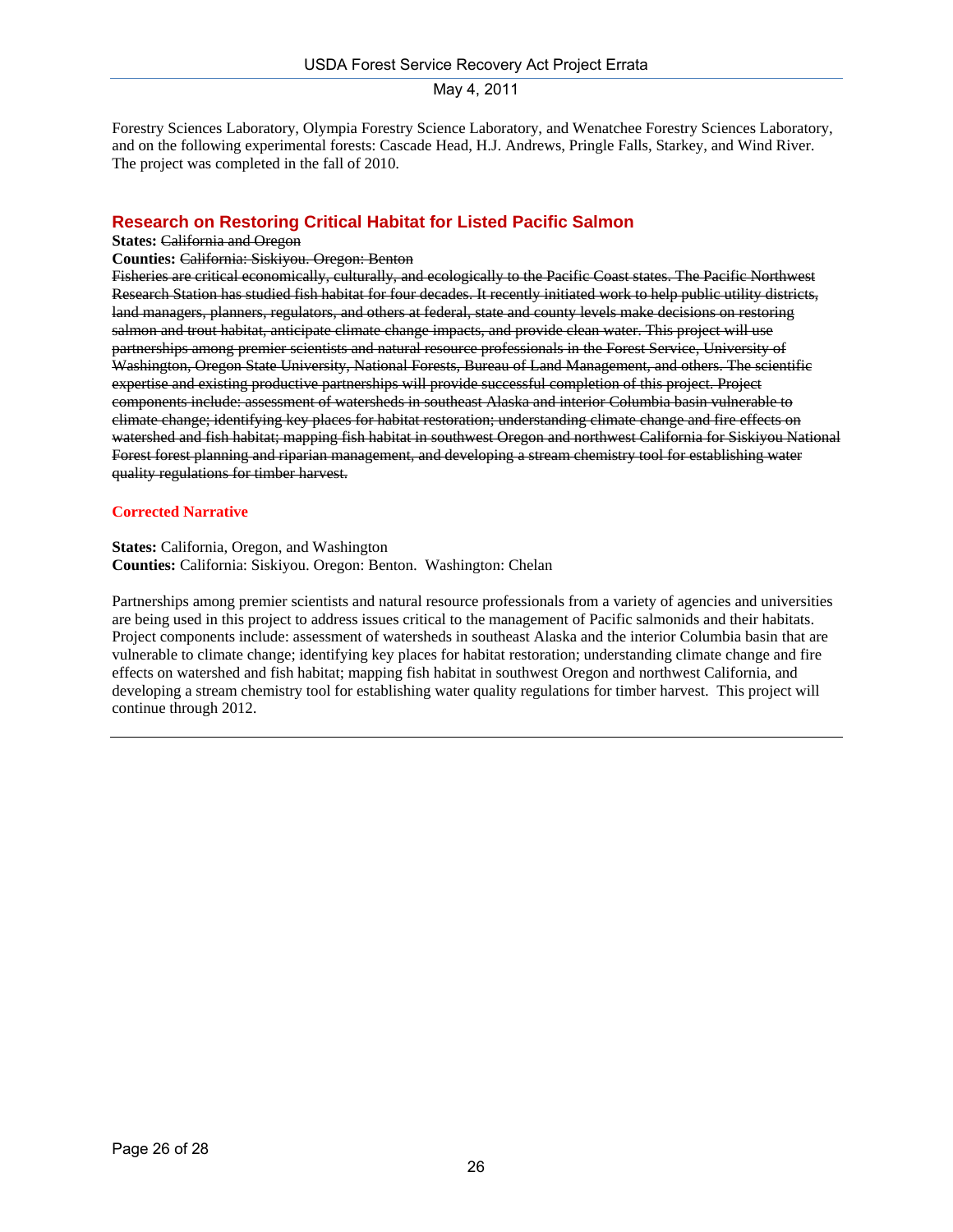# **West Virginia**

### <span id="page-26-0"></span>**Forest Service Eastern Region – Region-wide Jobs, Critical Deferred Maintenance Reduction Projects**

**States:** Illinois, Indiana, Maine, Minnesota, New Hampshire, New York, Ohio, Vermont, West Virginia and Wisconsin

**Counties:** Illinois: Will. Indiana: Jackson and Monroe. Maine: Oxford. Minnesota: Beltrami and Saint Louis. New Hampshire: Carroll and Coos, Grafton. New York: Schuyler and Seneca. Ohio: Lawrence and Washington. Vermont: Addison, Bennington, Rutland, Windham and Windsor. West Virginia: Barbour, Pocahontas, Randolph, Tucker and Webster. Wisconsin: Florence

Safer Roads, Cleaner Water -- This project to maintain forest roads creates private sector positions in multiple economically depressed counties in eleven Eastern and Midwestern states. The work includes maintaining a large number of forest roads by removing encroaching brush; adding gravel to surfaces on some roads and repaving others; replacing old, rusted-out culverts; and grading roadways. This wide-ranging project will result in achieving many significant natural resource goals, including providing improved water quality through reduction of sediment; reducing critical deferred maintenance work; and improving safety for road users. The Forest Service has existing road maintenance partnerships with counties when their roads intertwine with forest roads, and both county and forest roads are often used for traveling to work, transporting children to school, providing emergency services, and deliveries, so the project offers noteworthy long-term benefits to local communities.

#### **Corrected Narrative**

**States:** Illinois, Indiana, Maine, Minnesota, Ohio, West Virginia and Wisconsin

**Counties:** Illinois: Will. Indiana: Jackson and Monroe. Maine: Oxford. Minnesota: Beltrami and Saint Louis. Ohio: Lawrence and Washington. West Virginia: Barbour, Pocahontas, Randolph, Tucker and Webster. Wisconsin: Florence